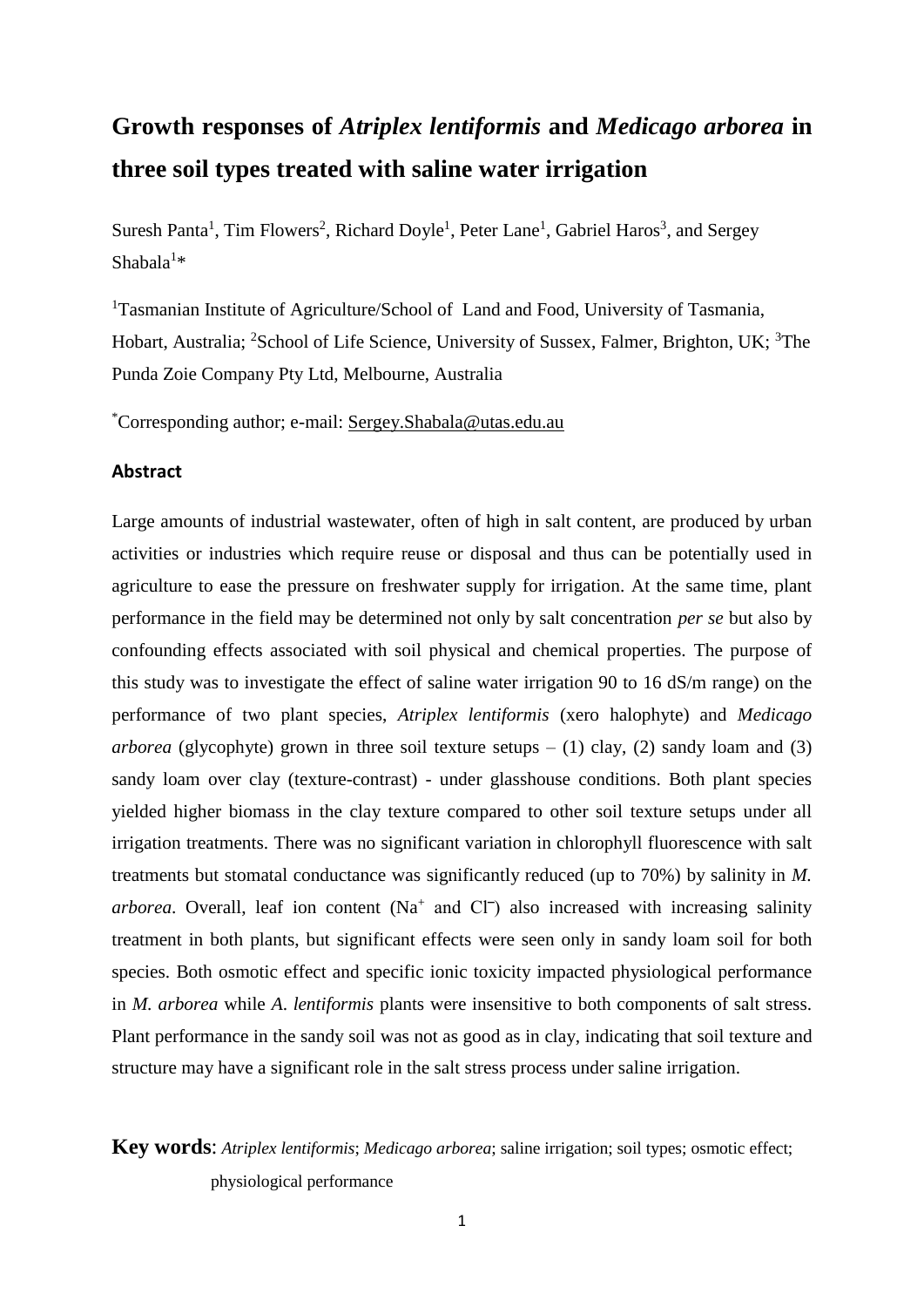### **1. Introduction**

Global food production is strongly related to the available land area and water resources and other input resources available. Clearly it needs to match the burgeoning human population without degrading the resources used to produce it. The world population has increased from 5.7 billion in 1994 to 7.2 billion in 2014 and it is projected to reach 8.1 billion in 2025 and 9.6 billion in 2050 (United Nations, 2014). This increase will increase food demand by as much as 70% by 2050 (Bruinsma, 2009). At the global level, 70% of all available freshwater is already used for irrigated agriculture, and in under-developed countries this exceeds 90% (FAO, 2014). This indicates that freshwater resources are already overstretched and cannot sustain demand from the irrigated agriculture without major increases in efficiency. Due to the high demand and competition for freshwater, from both urban and industrial users, alternative sources of irrigation water are needed along with selected plant species and increases in water use efficiency. There are various sources of low quality water, i.e. saline water, that can be used for irrigation purpose, such as water coming from natural or secondary salinized aquifers (Ayers and Schoneman, 2006), subsurface drainage from irrigated fields (Grattan et al., 2004), industrials sources (Gerhart et al., 2006) and brine from desalinisation plants (Jordan et al., 2009). However, most conventional crops cannot tolerate very saline environments and their production under these conditions may be economically unsustainable. It has been estimated that global salt induced land degradation and resulting production losses in irrigated areas could be as high as US\$27.3 billion per year (Qadir et al., 2014). One alternative is to use saline waters and land for the production of halophytic crops. There is an increasing number of halophytes which have been tested and used for food, fodder, fuel production purposes and landscaping purpose (Panta et al., 2014; Ventura et al., 2015; Pessarakali, 2015).

*Atriplex lentiformis* is a native widespread halophytic shrub of south-western united States and northern Mexico and it has been used for various purposes such as forages, re-vegetation and rangeland enhancement programs around the world (Brownings et al., 2006) and as use as an irrigated forage (Watson et al., 1987; Glenn et al., 2009; Jordan et al., 2009). The productivity of *A. lentiformis,* however, can vary dramatically depending on irrigation regimes and soil types and range between 1 and 20 t/ha. For example, in USA *A. lentiformis* produced 12 to 20 tonnes dry matter per hectare per year under saline water irrigation (Watson et al., 1987). Similar numbers were reported for a field trial in the Coastal Sonort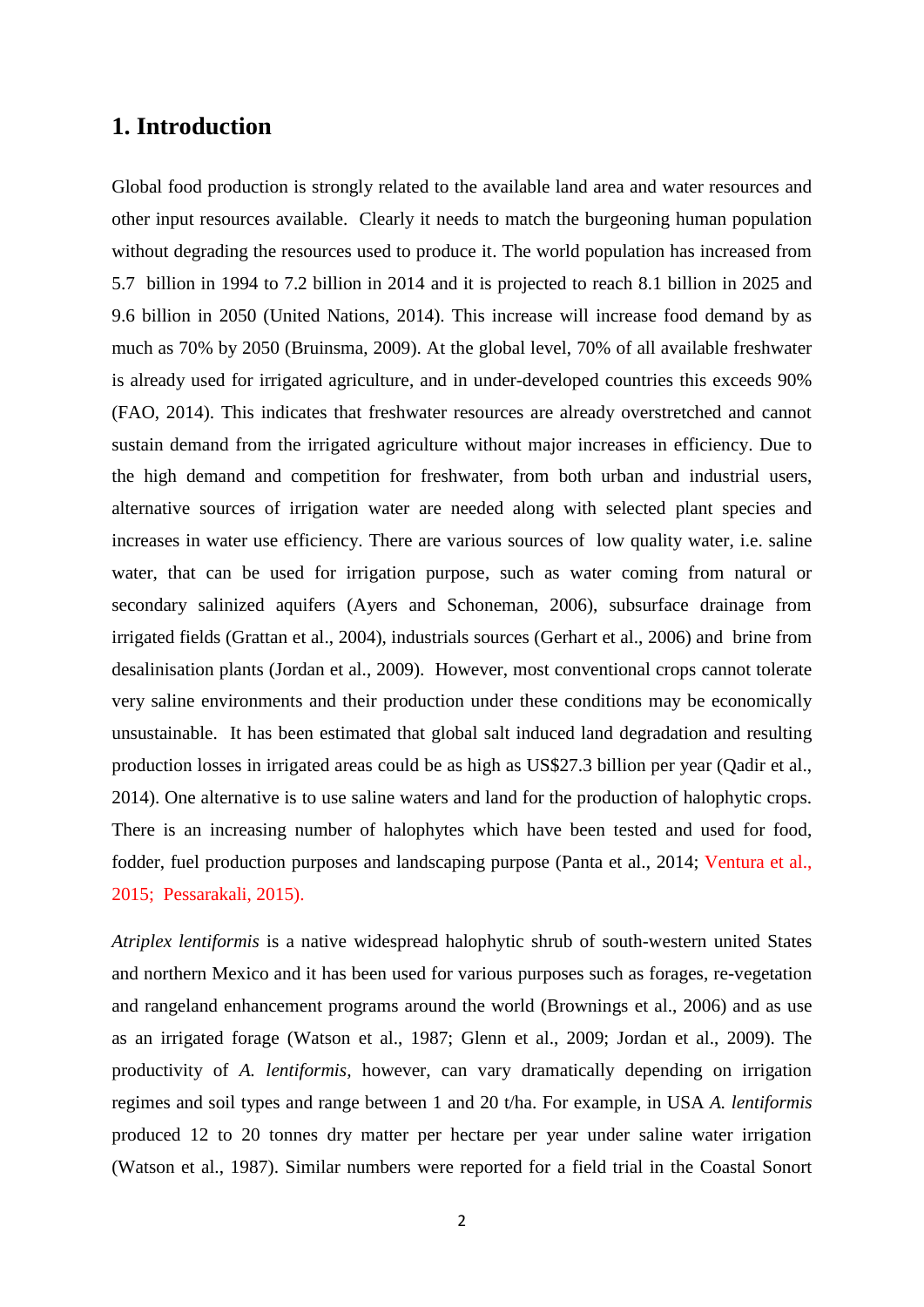Desert (Glenn and O'Leary, 1985). Research conducted in Pakistan showed that *A. lentiformis* produced up to 8 tonnes dry matter/ha/year under rainfed condition (Mahmood et al., 1993). However, in Western Australia, the productivity of the *Atriplex* plantations was very low and did not exceed 1 t/ ha /year in saline texture-contrast soils under rainfed conditions (Barrett-Lennard et al., 1990). So the causal link between soil types, irrigation schedule and concentration of salt in the irrigation water has to be established to optimize *Atriplex* production as water is important factors for the productivity of many *Atriplex* species in arid regions (Belkheiri and Mulas, 2013a). As a check species we have used *Medicago arborea,* a salt-tolerant glycophyte that is adapted very well to infertile and rocky soil and shows a high potential as a valuable fodder for low rainfall climatic conditions with alkaline soil (Dear et al., 2003). *M. arborea* is popular for its high nutritive values and preference given by small ruminants (Amato et al., 2004). However, a concentration of 100 mM NaCl significantly reduced the plant growth in *M. arborea* (Sibole et al., 2003). It remains to be shown to what extent *M. arborea* can be used for saline agriculture purposes, and how its production is affected by soil types and amounts of irrigation water.

High irrigation rates can cause waterlogging problems in clayey textured soils, and it is estimated that 10 % of global land is adversely affected by waterlogging (Setter and Waters, 2003). The major constraints are depleted oxygen and associated hypoxia leading to internal energy stresses (Bailey-Serres and Voesenek, 2008) and inability to maintain membrane potential (Shabala et al., 2014). Waterlogging also causes reduction in soil redox potential, and increased production of toxic compounds by plant roots (Shabala, 2011; Zeng et al., 2013). As a result of these changes, plant stomatal conductance and leaf water potentials will decrease and plant shoot and root growth will reduce and ultimately the plant may die (Barrett-Lennard, 2003). The combination of salinity and waterlogging stress is highly detrimental to plant growth and is usually more severe than each stress per se (Barrett-Lennard and Shabala, 2013). Thus, the optimal choice of saline irrigation regime was expected to be affected not only by the amount of dissolved salts but also by the soil drainage property and plant's ability to deal with constraints imposed by soil flooding.

Most previous studies have been conducted with only a single soil texture or irrigation regime. Given the speculation of possible difference in plant performance based on the growing condition, it was necessary to compare plant responses to salinity in a range of different soil textures and irrigation regimes. Therefore, the aim of this work was to compare the phenotypic and physiological responses of *Atriplex lentiformis* and *Medicago arborea* to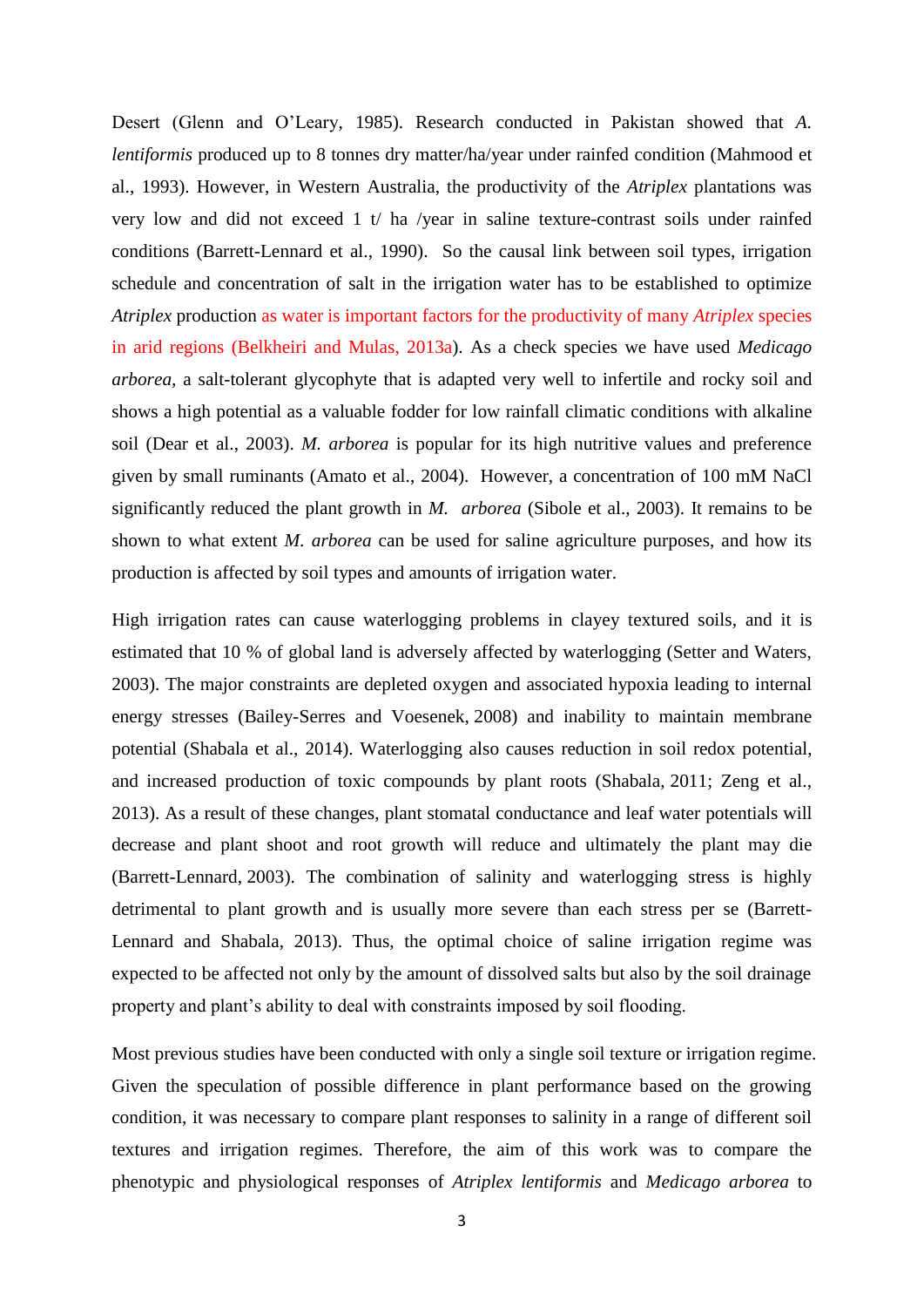different levels of irrigation salinity in clay, sandy loam and texture-contrast (sandy loam/clay) soil under two irrigation levels.

# **2. Material and methods**

#### **2.1 Plant material and experimental setup:**

*Atriplex lentiformis* and *Medicago arborea* seeds were obtained from the AustraHort Seed Merchant, Queensland. Seedlings were grown in a glasshouse at the Horticultural Research Centre at the University of Tasmania in Hobart, Australia in 2012. Two-month old equal sized seedlings of *A. lentiformis* and *M. arborea* were transplanted into 30 cm tall five litres plastic pots having one of the following: (1) sandy loam, (2) clay soil and (3) texture-contrast (sandy loam/clay) soil. The nutrient properties of this soil are presented in Table 1. A nappy liner was put at the base of each pot to prevent the loss of soil materials during drainage. The texture-contrast soil profile was artificially made by filling the lower half of the pot with clay soil and the upper half with sandy loam soil. After 3 weeks of transplanting, salinity treatments were started. Plants were irrigated with three levels of saline water (0.04 dS/m, 8 dS/m, 16 dS/m) prepared by adding appropriate amount of NaCl to the tap water. Irrigation was given at the rate of 700 mm/year and 1400 mm/year rate (hereafter, it is described as 'low' and 'high' irrigation rate respectively). Irrigation water was applied twice a day via drip irrigation system. Total water applied per pot/day was 340 ml in low irrigation and 680 ml in high irrigation regimes. The use of 700 mm/year and 1400 mm/year saline water was to coincide with the field experiment irrigation rate and with the aim of using as much as saline water that plant can handle in an acceptable way. The pots were arranged in a randomized complete block design on the bench inside the glass house with five replicates per species. After treatment initiation, plants were allowed to grow for five months and then harvested for biomass measurement.

#### **2.2 Photosynthetic and gas exchange parameters:**

Measurements of stomatal conductance were carried out on sunny days (with light intensity of ca 1100  $\mu$ mol/m<sup>2</sup>/s) from the adaxial surface (upper surface) of the youngest fully developed leaf under glasshouse conditions. The measurements were taken in well watered plants by using a leaf porometer (model SC-1, Decagon Devices, Inc. USA) between 9 to 11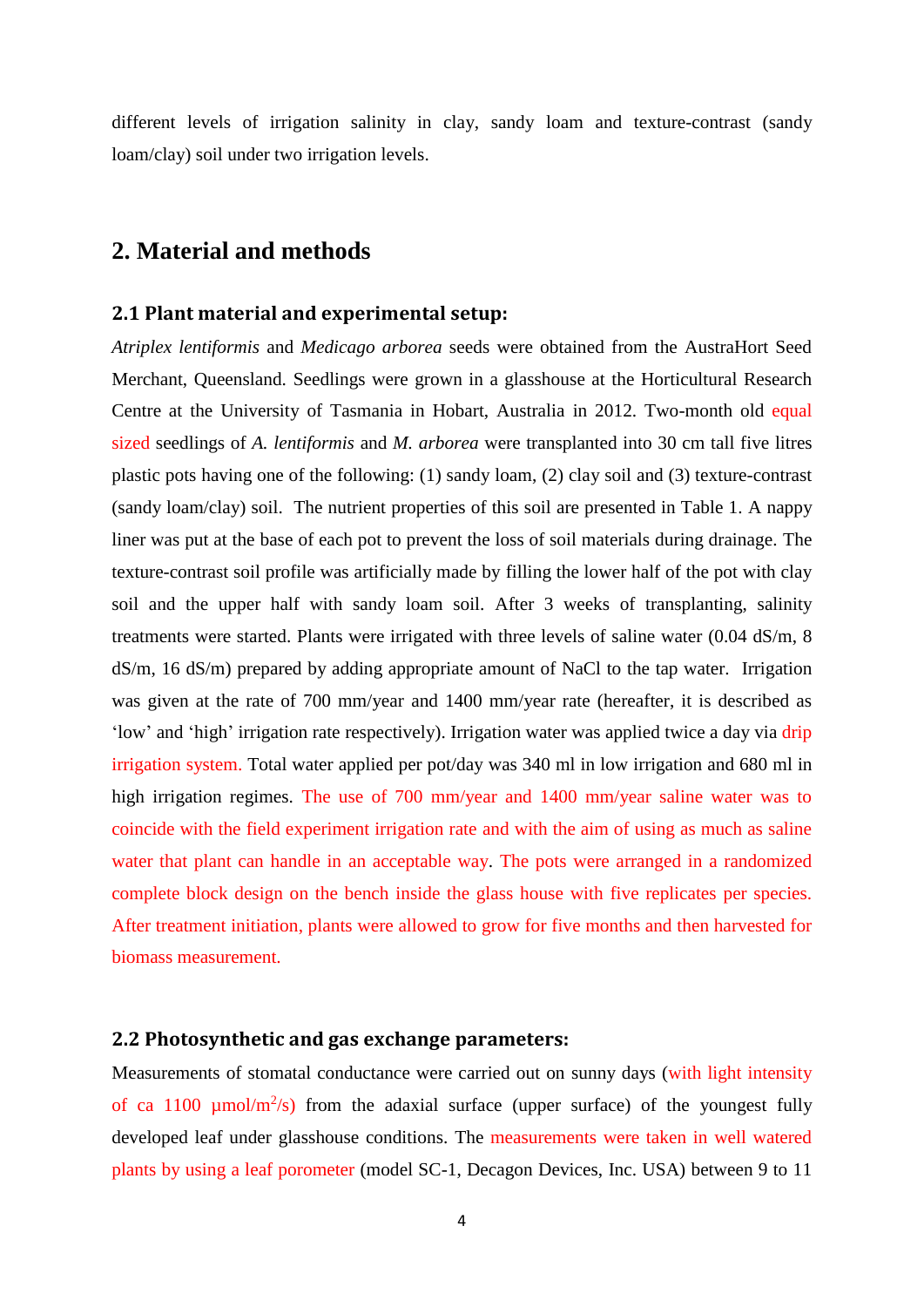am and 1 to 3 pm. After that chlorophyll content in the leaf was measured by chlorophyll meter SPAD 520 (Konika, Minolta, Sensing, Inc. Japan). The maximum photochemical efficiency of photosystem II (PSII; chlorophyll fluorescence Fv/Fm ratio) was recorded from the upper surface of the fully developed leaves by using a hand held chlorophyll fluorometer (OS-30P, Opti-Science, Inc. USA) in dark adapted plants as described in Smethurst and Shabala (2003).

#### **2.3 Osmolality and leaf ion content:**

The youngest fully-expanded leaf was harvested and placed into Eppendorf tubes and stored in a freezer. The frozen leaf was defrosted and the sap was extracted by hand-squeezing the leaf samples as described in Cuin et al. (2009). The extracted leaf sap was centrifuged at 2000 RPM for 10 min to remove solid residues. Approximately 20 µl of the supernatant was used to measure sap osmolality with a vapour pressure osmometer (Vapro; WescorInc, Logan, UT, USA). An additional 50 µl of the collected supernatant was diluted with 5 ml of distilled water and used for the determination of  $Na<sup>+</sup>$  and  $K<sup>+</sup>$  concentration (in mM) using a flame photometer (Corning 410C, Essex, UK). Five replicates for each treatment for both plant species were assessed. The Cl<sup>-</sup> was quantified from the remaining diluted supernatant by Cl<sup>-</sup> selective microelectrodes using commercially available Cl<sup>-</sup> liquid ion exchanger (catalogue No. 24902, Sigma-Aldrich, St. Luis, MO, USA) using MIFE system as described elsewhere (Shabala et al., 2006). Electrodes were calibrated in a set of three standards encompassing measured ranges of Cl<sup>-</sup> ions using a three-point calibration (ranging from 0.5 to 180 mM). Electrodes with a Nernst slope of less than 50 mV per decade and/or correlation less than 0.999 were discarded from measurements. Calibrated chloride sensitive microelectrodes were placed into a beaker containing a sample solution and voltage values were recorded by the MIFE CHART software (Shabala et al., 2006). The samples were measured for several minutes until a steady reading of ion flux were observed on the computer screen. The recorded values in mV were converted into concentration values using the calibrated Nernst slope of the electrode using the MIFEFLUX software (Shabala et al., 2006). The data was stored in ASCII format on a personal computer and transferred to Excel for data analysis.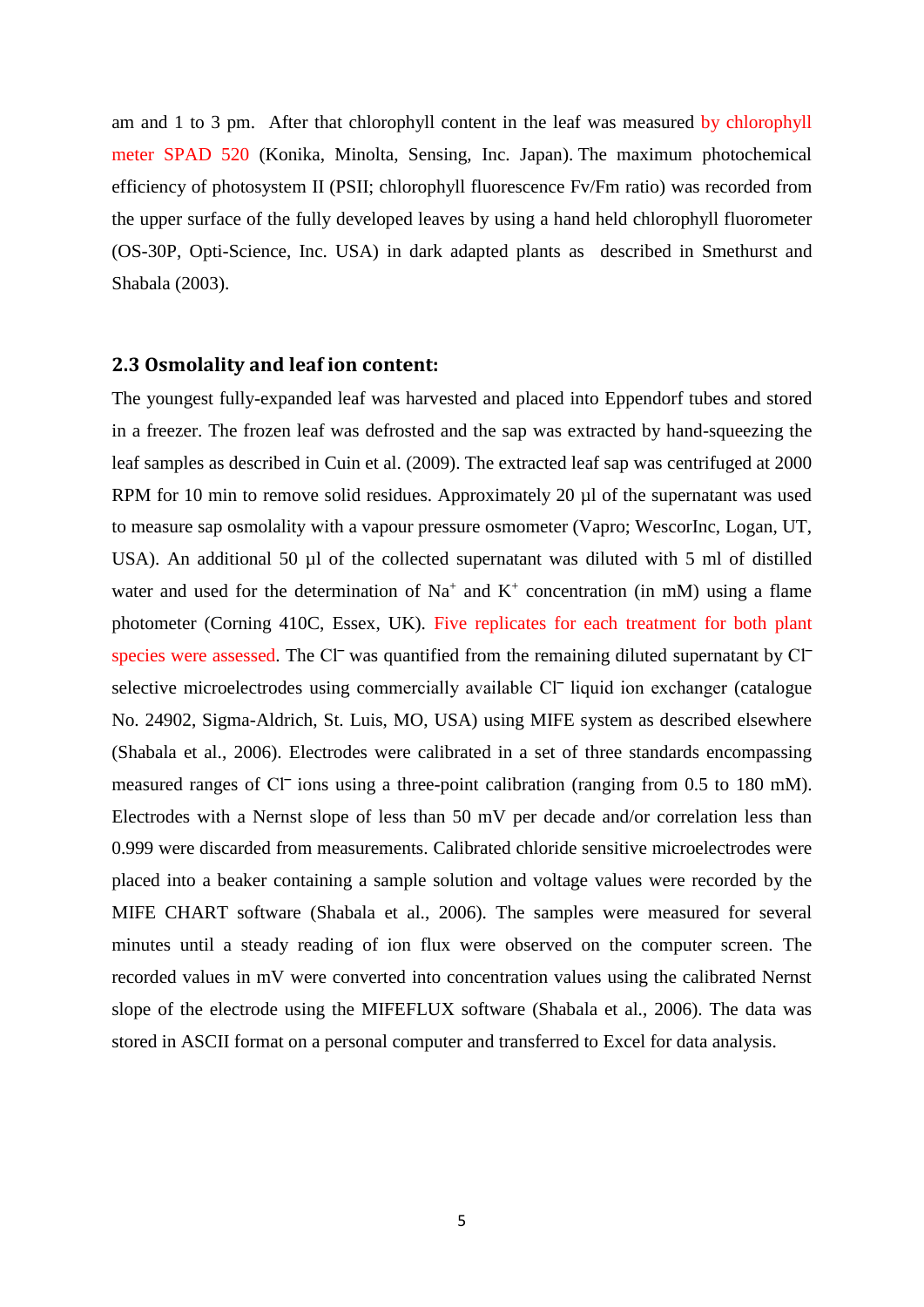#### **2.4 Biomass:**

At harvest, plant leaves and stems were separated and fresh weights were measured. Plants were dried at 70 °C for 72 h and dry weights were recorded.

#### **2.5 Data analysis:**

Data were analysed by analysis of variance using Proc GLM in SAS 9.2 for the overall test and means. Pairwise differences were compared using the least significant difference method at the 5% level of probability. The statistical significance of correlations between data sets was calculated using Pearson's r values. Different low-case letters in each panel of the figures indicate significance at  $p < 0.05$ .

# **3. Results**

#### **3.1 Leaf biomass (fresh weight and dry weight)**

Both the amount of salt in the irrigation water and soil type had a significant impact on plant performance. Salinity levels up to 16 dS/m did have a strong positive influence on plant performance in *A*. *lentiformi*s (Suppl. Fig. 1) but there was a negative effect for *M. arborea* (Suppl. Fig. 1). Plant fresh leaf weight showed, on average, a positive effect of quantity and quality of irrigation water on the growth of *Atriplex lentiformis* in all treatments. The fresh leaf biomass yield of *Atriplex lentiformis* varied by 3.5 times among the treatments, ranging from 24 g/plant to 84 g/plant (Fig. 1). The yield increased significantly ( $p<0.05$ ) when the irrigation salinity levels increased from 0.04 ds/m to 8 dS/m. The t-test (LSD) shows a significant effect  $(p<0.001)$  of soil types and salt levels on the fresh leaf biomass yield. The mean fresh leaf yield of plants grown in sandy loam, texture-contrast and clay soil were 45.5 g, 54.1 g, 75.5 g, respectively (differences significant at p<0.05; data not shown).

Thus, salinity level up to 16 dS/m appeared to be beneficial for the growth of *Atriplex lentiformis.* The leaf fresh weight (LFW) and leaf dry weight (LDW; Fig 2 A and B) yield varied significantly  $(p<0.001)$  based on the soil types and water salinity levels but not to the irrigation level. The yields (LFW and LDW) were higher in clay soil compared to sandy loam soil. The mean LDW yield of the plant grown in sandy, duplex (texture-contrast) and clay soil were 10.0 g, 10.4 g and 16.8 g/ plant respectively.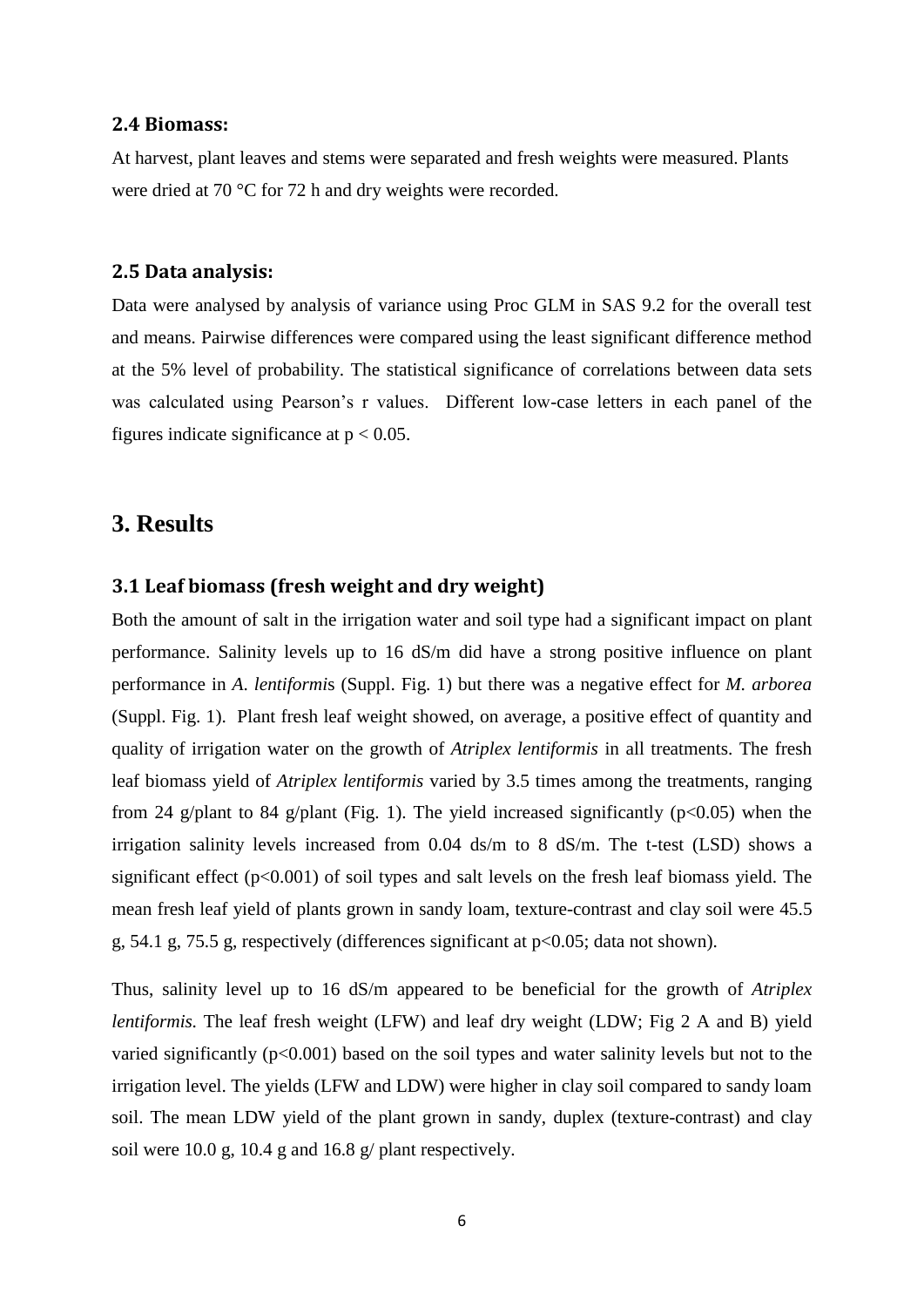In *M. arborea*, the LFW and LDW were significantly decreased in the texture-contrast and sandy loam soil at 16 dS/m compared to the clay soil. Interestingly, both LFW and LDW were higher in clay soil at 8 dS/m salinity from both low and high irrigation levels in all salinity treatments (Fig. 1 and 2). Overall, soil types and salinity levels show a significant (p<0.001) effect on leaf yield.

#### **3.2 Quantum yield of Photosystem II (PSII)**

The maximum quantum yields of PSII (chlorophyll fluorescence Fv/Fm values) were above 0.72 and 0.78 in both *A. lentiformis* and *M. arborea* respectively (Suppl. Fig. 2), and there was no significant difference between salinity treatments. If comparison were made based on soil textured PSII performance was always higher in the sandy loam soil for *A. lentiformis* but same trend was not observed in *M. arborea*.

#### **3.3 Stomatal conductance (***gs***)**

There was no significant impact of salinity on stomatal conductance in *A. lentiformis* regardless the salt concentrations, soil types and irrigation levels with overall average stomatal conductance values being around  $25{\text -}30$  mmol m<sup>-2</sup>s<sup>1</sup>. The stomatal conductance was always lower in sandy soil compared to other soil types in the low irrigation treatment (significant at  $p < 0.05$ ); however, it was the clay soil which had the lower values in high irrigation treatment.

A significant reduction in stomatal conductance at 16 dS/m was observed in *M. arborea* (Fig. 3). It is also noted that conductance was higher in the clay soil in both 8 and 16 dS/m treatments compared to other the soil texture situations. In *M. arborea,* reductions in stomatal conductance at 8 and 16 dS/m salinity levels were 41% and 74% of control respectively. The effect of irrigation levels on stomatal conductance was not significant in *Medicago arborea* (p>0.05).

#### **3.4 Leaf chlorophyll content (SPAD measurements)**

The leaf chlorophyll content is an important parameter in determining the photosynthetic rate and a sensitive indicator of plant stress. In this study, salinity had significant  $(p=0.001)$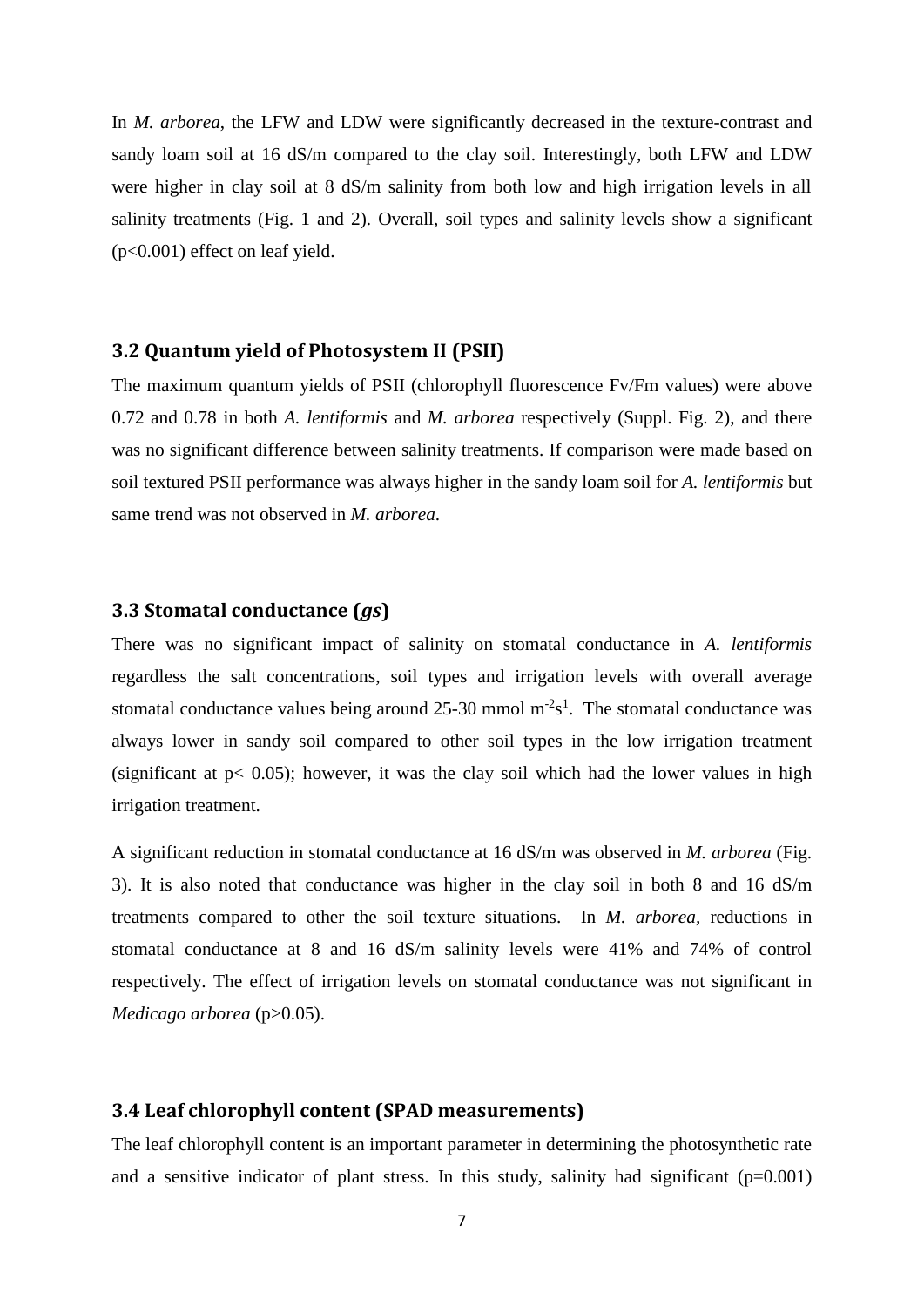impact on chlorophyll content in *A. lentiformis* but quantity of the applied water did not show such effect. It was also observed that leaf chlorophyll values were higher (non-significant) in the sandy loam compared to the other soil textures in high irrigation in 8 and 16 dS/m treatments but the same trends were observed in clay soil in low irrigation treatments (Fig. 4).

In *M. arborea*, leaf chlorophyll values were significantly affected by soil texture ( $p = 0.0017$ ) and salt levels ( $p = 0.0025$ ). The highest leaf chlorophyll value was observed in clay soil at 8 dS/m salinity in both high and low irrigations. If comparison is made within the other soil texture, the average leaf chlorophyll value was lower in sandy loam soil in both 8 and 16 dS/m water salinity. In addition, leaf chlorophyll values decreased with increasing salinity treatments in the texture-contrast and sandy soil textures in both high and low irrigation.

#### **3.5 Ion concentrations**

The leaf sap  $Na^+$  increased  $1.5 - 2$  fold compared with control plants in *A. lentiformis*, whereas in *M. arborea* 6 and 9 fold increments were reported for plants grown at 8 and 16  $dS/m$  salinity levels, respectively (Fig. 5). In both species, leaf Na<sup>+</sup> concentration was higher in the sandy loam and lowest in the clay textured soil (significant at  $p<0.05$ ). For *A*. *lentiformis* and *M. arborea*  $Na<sup>+</sup>$  concentration was significantly ( $p<0.05$ ) higher with increased salinity treatment but no effect occurred between irrigation rates.

A decline in leaf  $K^+$  concentration was observed when salinity levels increased in both plant species (Fig. 6). The reduction was 40 and 60% in *A. lentiformis* and 50 to 60 % in *M. arborea* of control at 8 and 16 dS/m salinity treatments, respectively. Plants grown in clay soil had comparatively higher  $K^+$  compared to the sandy loam and texture-contrast soils for both species. However, the irrigation levels had no significant effect on the leaf  $K^+$ . A comparison between the two species show *A. lentiformis* had  $2 - 3$  folds more  $K^+$  than *M*. *arborea*.

Leaf Cl<sup>-</sup> accumulation was significantly increased in both species with increasing salinity treatments (Fig. 7). Average leaf Cl<sup>-</sup> levels were 111, 439 and 636 mM in *Atriplex lentiformis* and 40, 193 and 448 mM in *Medicago arborea* at 0.04 , 8 and 16 dS/m salinity treatments, respectively (all significant at p< 0.001). It shows that salt-treated *A. lentiformis* had accumulated 4 and 6 times more Cl<sup>-</sup> in its leaves compared to control, while in *M*. *arborea* Cl<sup>-</sup> was 5 and 11 times more when grown at 8 and 16 dS/m salinity than in the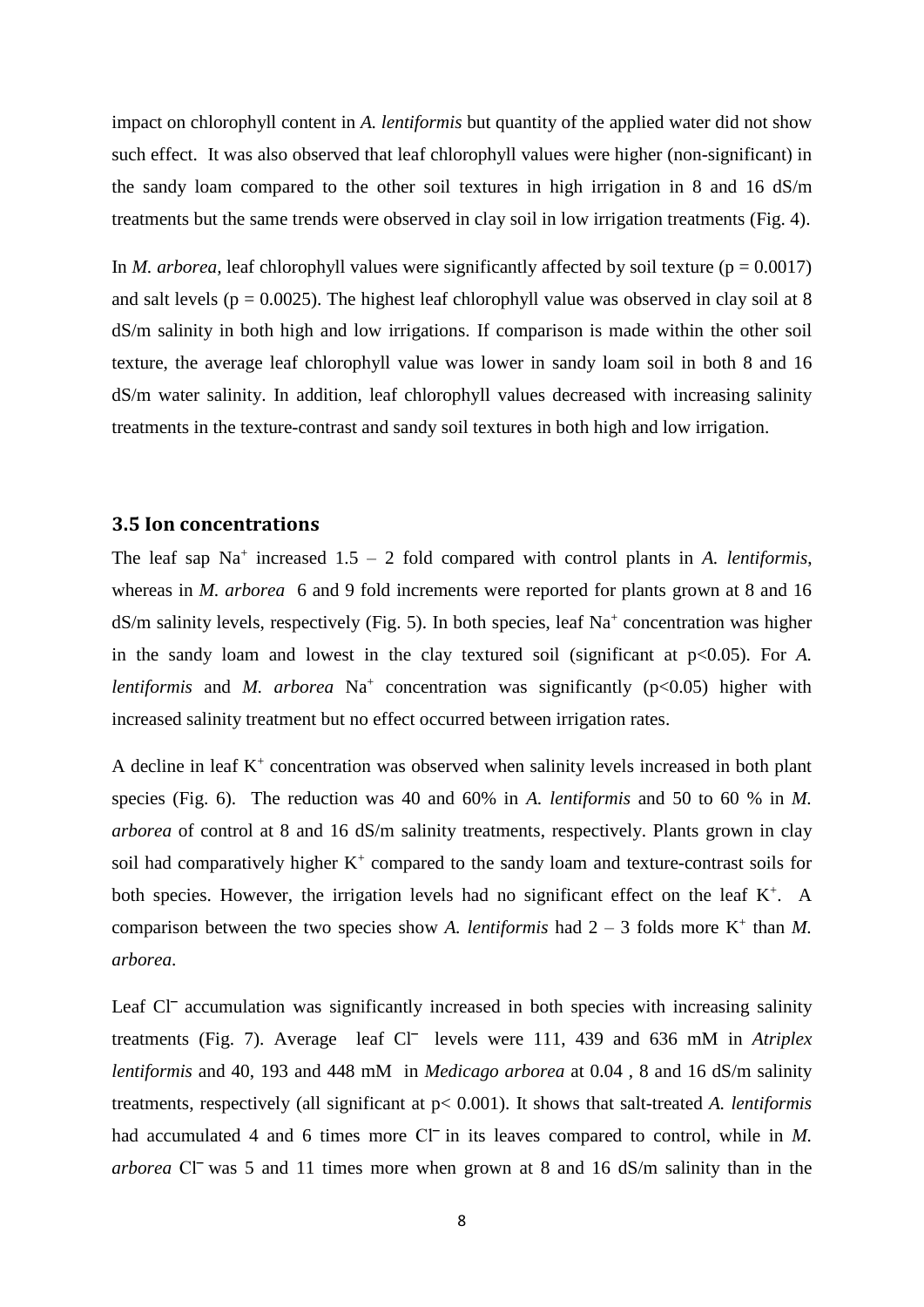control treatment, respectively. At 16 dS/m higher Cl<sup>-</sup> was observed in *A. lentiformis* in the clay soil but for *M. arborea* it was higher in the texture-contrast and sandy loam textures. In general the higher Cl‾ concentrations were observed in *A. lentirormis* than in *M. arborea* but the rate of irrigation had no significant effect on Cl<sup>-</sup> accumulation in the plant leaf.

### **3.6 Leaf Osmolality**

Leaf sap osmolality significantly increased in salt treated plants in both species and the trend was similar in both soil types and irrigation levels (Fig. 8). At the same time, a strong positive correlation ( $p<0.001$ ) was observed between Na<sup>+</sup>, Cl<sup>-</sup> and osmolality (Table 2). In addition, there was a negative correlation between leaf  $Na<sup>+</sup>$  and chlorophyll concentration (Suppl. Fig. 3) in *M. arborea* ( $\mathbb{R}^2 = 0.32$ ) and *A. lentiformis* ( $\mathbb{R}^2 = 0.17$ ). Similarly, leaf Na<sup>+</sup> was also negatively correlated with the stomatal conductance in *M. arborea* ( $\mathbb{R}^2 = 0.41$ ) but not in *A. lentiformis*  $(R^2 = 0.003)$ .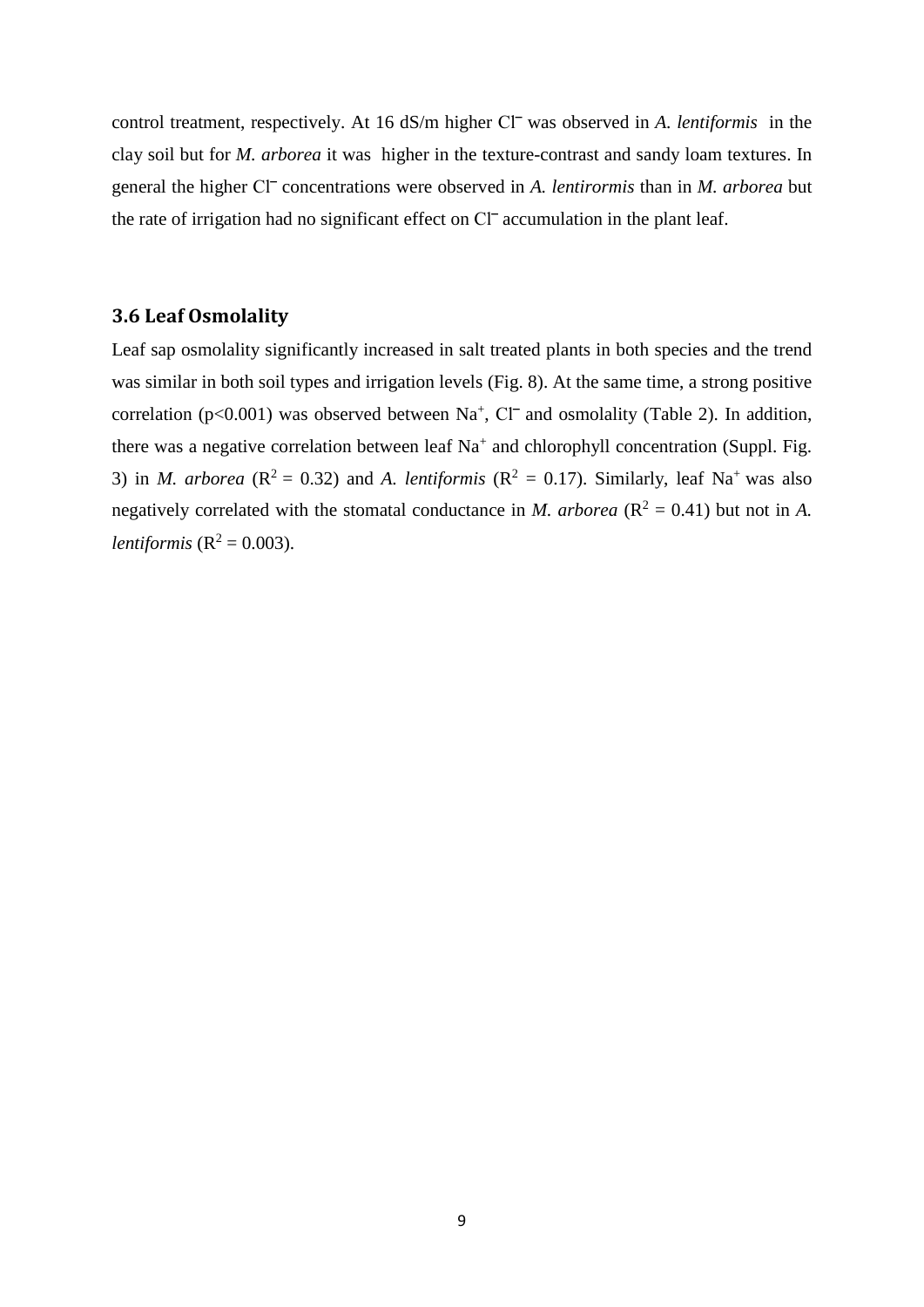### **4. Discussion**

#### *Differential growth responses between plant species under saline condition*

*Atriplex lentiformis* and *Medicago arborea* plants irrigated with saline water showed drastically different biomass responses, with *Atriplex* plants benefiting from the applied salt and *M. arborea* growth becoming more stunted as the level of salt increased in the irrigation water (Suppl. Fig. 1). The reduction in the biomass of *M. arborea* with increased levels of salt concentration appears to be a consequence of both osmotic stress and specific ionic toxicity caused by the applied saline water. The supporting evidence for the first component comes from stomatal conductance (*gs*) data. Decreased stomatal conductance limits net photosynthesis and diversion of energy to produce compatible solutes in saline environment (Flowers et al., 2015). This conclusion is supported by the marked declining *gs* value observed in *M* arborea at high salinity (Fig. 3) which is expected to reduce net  $CO<sub>2</sub>$ assimilation (Munns, 2002) and led to decreased growth rate (Suppl. Fig. 1). The physiological rationale behind this reduction could be an attempt to decrease the water loss under the conditions of "physiological drought" imposed by salinity (Shabala, 2013). The closure of stomata or reduction of stomatal conductance is related to both increased ABA production under saline conditions (Ashraf and Harris, 2013; Durner, 2013) and reduced  $K^+$ availability to maintain turgor pressure in guard cells (Anschutz et al., 2014). This effect also causes in reduction of photosynthesis with decreased diffusion of  $CO<sub>2</sub>$  to chloroplast (Netondo et al., 2004). Salt-treated wheat plants also show a positive relationship between stomatal conductance and relative growth rate, where higher  $CO<sub>2</sub>$  assimilation rate was a result of higher stomatal conductance (James et al., 2008). In this work, significantly reduced stomatal conductance in high salinity treatments in *M*. *arborea* indicates that plants suffered from osmotic stress. The effect was observed in reduction in leaf biomass yield (Fig. 1). However, in *A*. *lentiformis* similar trend were not observed suggesting it is equipped with highly efficient mechanisms to ensure efficient control of stomata (hence, sustained CO<sub>2</sub> assimilation) under saline conditions.

In many salt-affected plants species the reduction of stomatal conductance at high salinity treatments results from both an inability of the plant to maintain water balance (Sutka et al., 2011; Shavrukov, 2013) and a reduction in the root hydraulic conductivity (Calvo- Polanco et al., 2014). The closing of stomata could be a defence mechanism of plants to avoid excessive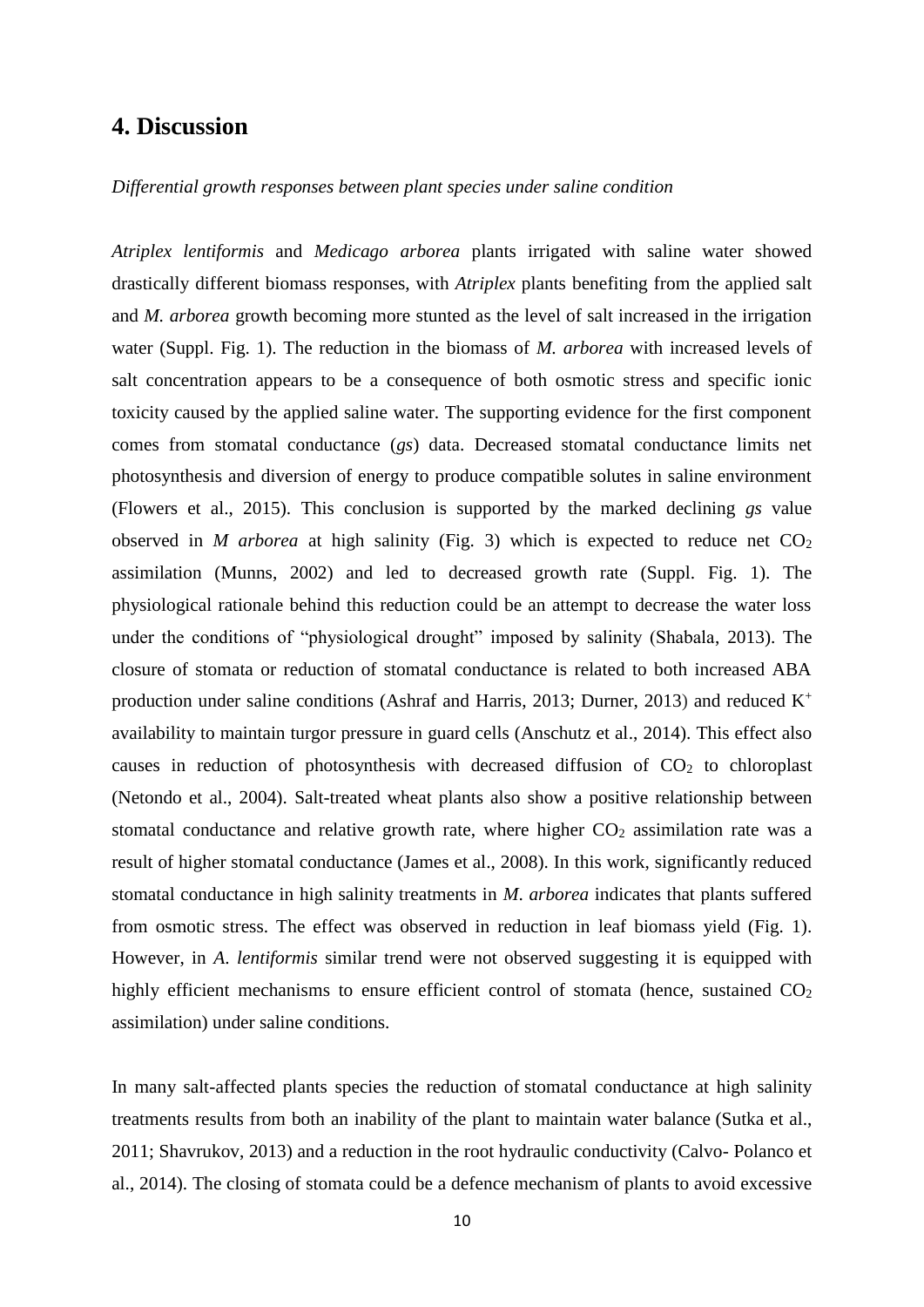water loss (Yang et al., 2005). Reduced stomatal conductance in salt-affected plants may also be associated with a down-regulation of PIP aquaporin gene expression (Boursiac et al., 2005). However, in *A. lentiformis* stomatal conductance was not significantly decreased, as in *M. arborea,* when plants were exposed in salinity treatments and indeed it was stable. It would therefore be interesting to examine the level of expression and the activity of aquaporins in *Atriplex* roots, and compare these with *M. arborea* plants.

Due to the similarity in physical and chemical properties between  $Na<sup>+</sup>$  and  $K<sup>+</sup>$ , the former competes with the later for the binding sites thus affecting a large number of metabolic enzymes in the cytosol (Anschutz et al., 2014). This also impacts the cell elongation rate. This was not the case for *A. lentiformis* which displayed a typical halophytic response with suboptimal growth in the no salt and enhanced growth under mild to moderate salinity stress as found in previous research (Short and Colmer, 1999). The positive correlation ( $R^2 = 0.41$ , p<0.01) between *A. lentiformis* leaf biomass and leaf Na<sup>+</sup> concentration (Table 2) suggests that Na<sup>+</sup> was used by *A. lentiformis* to maintain plant growth, most likely as a major osmolyte used for turgor maintenance and cell expansion. However, this correlation was negative  $(R^2)$  $= -0.49$ , p<0.01) for *M. arborea* indicating inability of this species to utilise Na<sup>+</sup>.

Another possible aspect worth discussing is the presence of highly dense and multilayered epidermal bladder cells in *Atriplex* species (Shabala, 2013). Traditionally, the role of these bladder cells has been attributed to external sequestration of excess  $Na<sup>+</sup>$  taking it away from the metabolically important mesophyll cells. As the diameter of epidermal bladder cells is often approx. 10-fold bigger than epidermal cell, they could sequester 1000-fold more Na<sup>+</sup> compared with epidermal cells (Shabala and Mackay, 2011). However, these bladders may have been playing an important role as a secondary epidermis to reduce water loss when exposed to saline environment (Adams et al., 1998). In addition to this, some reports suggest that halophyte species may substitute  $K^+$  for  $Na^+$  to increase turgor pressure rapidly in stomatal guard cell (Shabala and Mackay, 2011) which can be justified by the higher concentration of  $K^+$  in *A. lentiformis* compared to the *M. arborea* (Fig. 8).

Plant growth can also be adversely affected by both high cytosolic  $Na<sup>+</sup>$  or Cl<sup>-</sup> concentrations and low cytoplasmic K<sup>+</sup> (Smethurst et al., 2008; Shabala, 2009; Demidchik et al., 2010; Flowers et al., 2015, Nieves-Cordones et al., 2016). The low  $K^+$  concentration at 8 and 16  $dS/m$  salinity in both plants indicates that either there was a restriction of the  $K^+$ uptake, or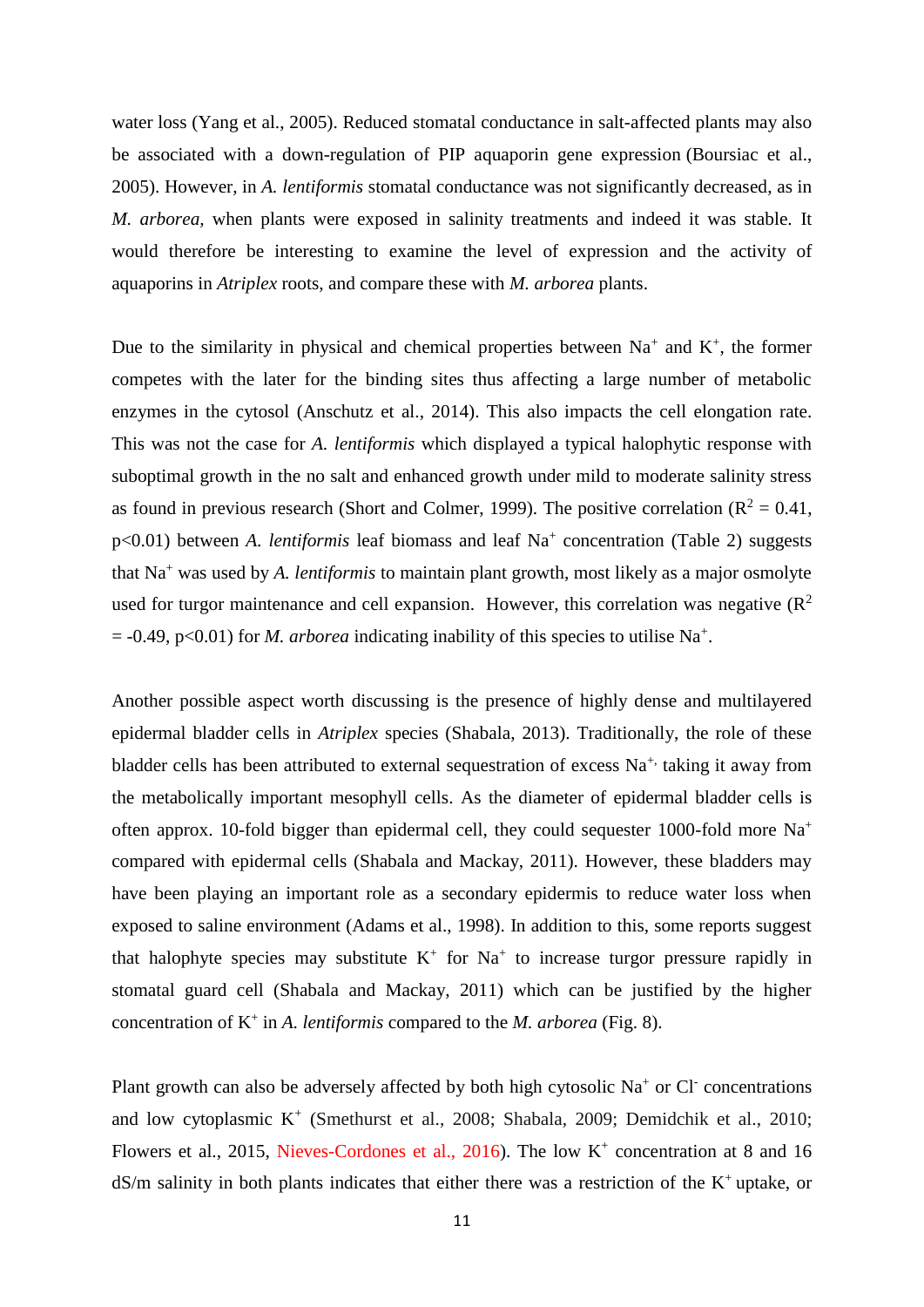poor  $K^+$  retention in plant tissues (Fig. 6). The  $K^+$  retention ability of plants has been linked to the salinity tolerance in some plant species (Chen et al., 2008; Smethurst et al., 2008). A reduced cytosolic K<sup>+</sup> concentration can negatively affect cell metabolism (Shabala and Cuin, 2008) and cause programmed cell death due to the activity of caspase-like proteolytic and endonucleolytic enzymes in the salt affected plants (Shabala, 2009; Demidchik et al., 2010,). However, the reduction of  $K^+$  concentration in *A. lentiformis* was not below the optimum level of cytosolic  $K^+$  (100 – 150 mM) needed for protein synthesis in plant (Walker et al., 1998). On the other hand, reduction of  $K^+$  concentration in *M. arborea* was below this threshold. So this may be one of the reasons for reduction of *M. arborea* growth in saline treatments while such impact was not noticeable in *A. lentiformis* under same conditions.

The chlorophyll fluorescence (Fv/Fm) data provided further insights into the physiological responses of these plants to salinity treatments. Our results reveal that there was no significant reduction in Fv/Fm values in both plant species when grown in up to 16 dS/m salinity (approximately 160 mM). Similar to the earlier suggestions (Redondo-Gomez et al., 2006; Shabala et al., 2013), this result suggests that there was no damaged to PSII photochemistry due to applied levels of salinity and that the PSII system is not a main target of salinity stress. However, in more sensitive species such as faba bean 10 dS/m NaCl treatment has resulted in a significant decline in Fv/Fm values (Tavakkoli et al., 2010). A similar decline was also observed in *M. arborea* at higher irrigation salinities (200-300 mM; Boughalleb et al., 2009). Thus, there is some apparent threshold in the extent PSII can be protected against the detrimental effects of salinity.

The shoot biomass may also be influenced by the level of chlorophyll pigments in the plant leaf, as the amount of sequestered carbon (hence, yield) is generally proportional to the overall pigment content in the shoot (Ramesh et al., 2002; Islam et al., 2014). This statement can be supported by our observation where leaves with high chlorophyll content had high biomass yield in *M. arborea* (Fig. 1) as high chlorophyll content resulted in high photosynthesis rate. However, effects of salinity of pigment composition and chlorophyll content are not straightforward. While elevated cytosolic  $Na<sup>+</sup>$  and Cl may result in both reduce rate of chlorophyll biosynthesis and its faster degradation (Tavakkoli et al., 2010; Flowers et al., 2015), salinity also results in the smaller cell size and hence more dense pigment "packing". So, ultimately it is the total shoot chlorophyll content and the number of functional PSII units that matters for leaf photochemistry.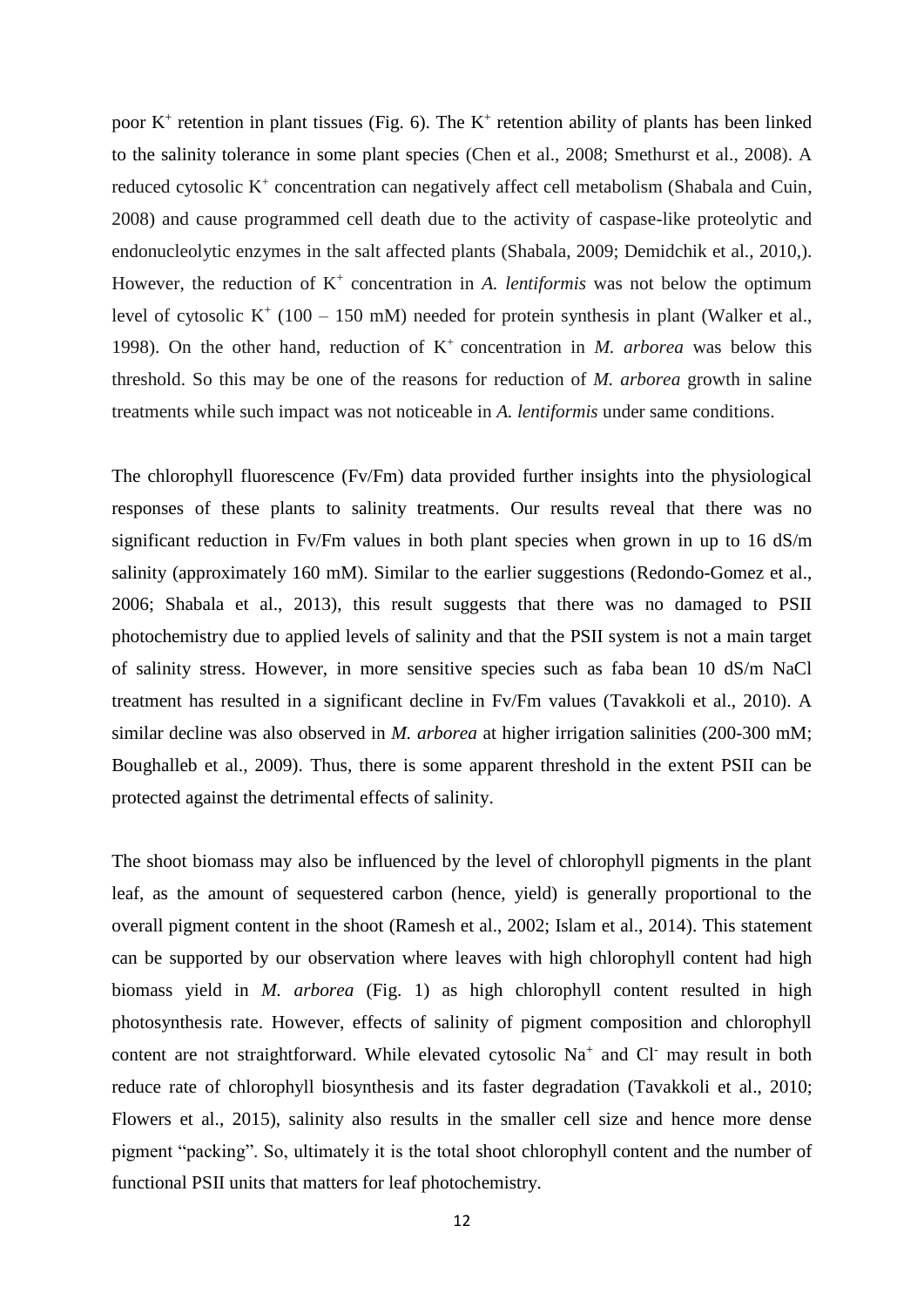#### *Impacts of soil texture on plant growth*

Our results show that *A. lentiformis* and *M. arborea* grown in clay textured soil had higher biomass compared with the other soil texture situations regardless of the salinity or irrigation treatments. One reason for this higher growth could be the higher nutrient status measured in the clay soil used compared to the pure sandy loam or the sandy loam over the clay. What this study also shows is the low vs high irrigation rates had less impact than either the texture or salinity levels. This suggests waterlogging was not a significant issue. In *M. arborea,* which is a moderately salt-tolerant plant, a decline in biomass was expected in the high salinity situation but not in the same pattern in all soil texture set-ups. The physical properties of the soils, both soil texture and structure, may have played a role in the plant's performance because these soil properties affect the soil's nutrient holding capacity, aeration, pore space water-holding capacity and drainage (Warrence et al., 2002; Brady and Weil, 2009). Sandy soils generally have high infiltration rates and lower nutrient and water-holding capacity (Brady and Weil, 2009) whereas clay soils can hold more water but generally have slower infiltration and drainage rates. We suggest that in the sandy texture the applied water drained out more rapidly than the clay or the sandy loam/clay situation. Thus sandier soils would generally be preferable for high saline water irrigation (Warrence et al., 2002). However the high volumes of water and their salt content applied in this study may have leached more key plant nutrients out of the sandy loam than the clay textured media. This was shown in our field trials under high salinity irrigation (data not shown). This might explain the lower biomass yields of both species observed in the sandy loam despite this soil being more "immune" to salinity built up.

In general, in both species, clay-soil-grown plants had higher chlorophyll content and stomatal conductance compared to either the sandy loam over clay or the sandy loam soil in low irrigation (Fig. 3 and 4). We argued that soil structure and nutrient holding capacity may have been playing a role in this effect. Plants may have benefitted by the naturally high nutrient content of the clay soil (Table 1). In addition to this, it was also noted that in 16 dS/m saline treatment, lower leaf Na<sup>+</sup> concentration was obtained from clay soil compared to other soil types in both plant species. It could be possible that some of the  $Na<sup>+</sup>$  in the salt applied was absorbed in the soil particles and became less available for the plant for take up (e.g. shifting the ratio between exchangeable and solution  $Na<sup>+</sup>$ ). It has been reported that soil texture is strongly correlated with a soils ability to adsorb or desorb chemical ions (Miller and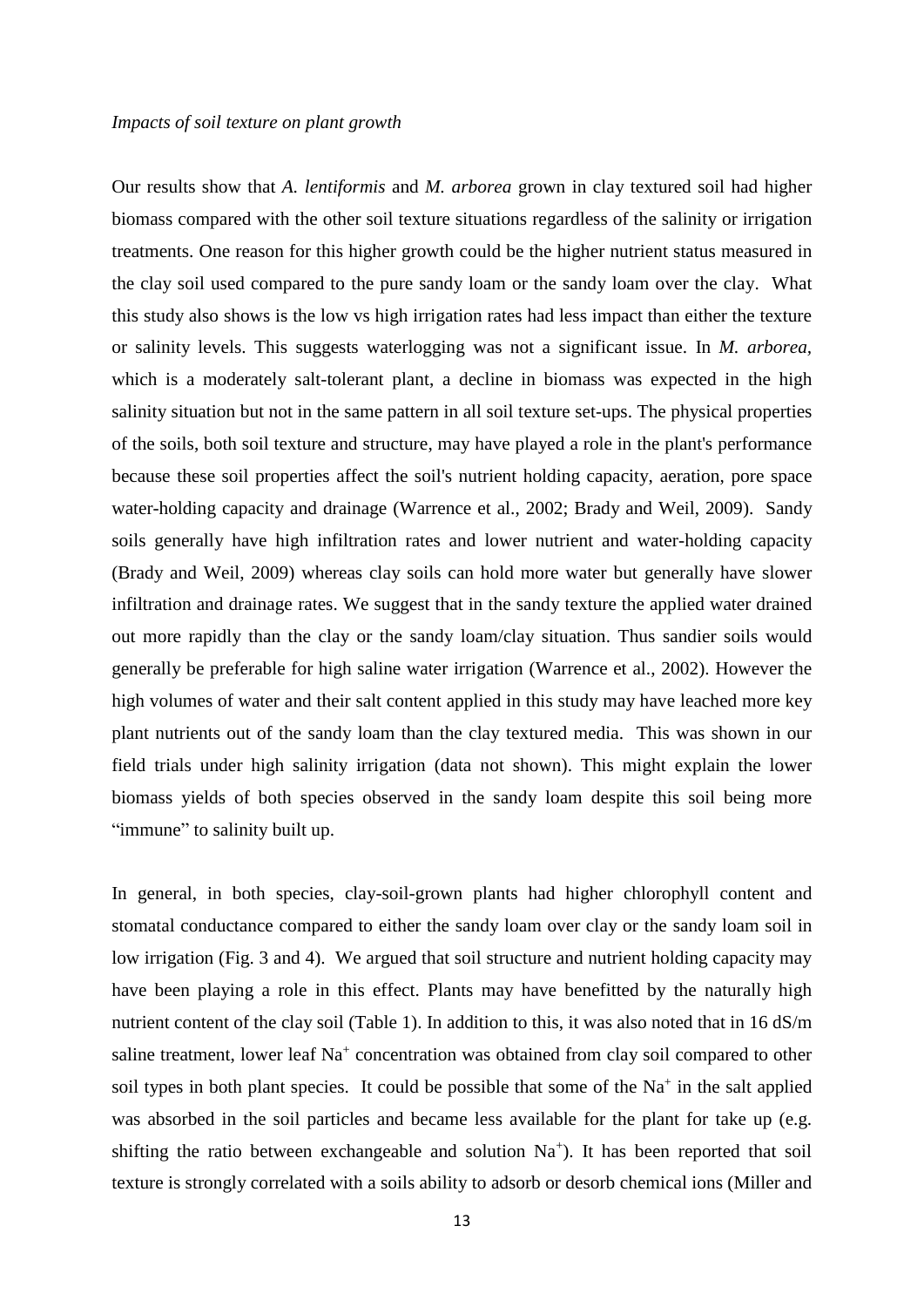Donahue, 1995). Clays provide cation exchange sites in soils and consequently are also a source for excess exchangeable Na<sup>+</sup> leading to swelling and dispersion (Miller and Donahue, 1995). It is also well known that  $Na<sup>+</sup>$  will accumulate in clay soils as opposed to sandy soils because of their lower leaching fraction and higher soil surface area (Warrence et al., 2002). It was also observed that in high salinity conditions *M. arborea* grown on clay soil had less leaf Cl concentration than plants grown on other soil types but just the opposite result was found in *A. lentirofmis*. Clay soils are predominantly negatively charged and applied Cl (via NaCl) is likely to be repelled (Bohn et al., 1979) and become easily available or leached through the soil. In general, halophytes maintain turgor by accumulating high Cl concentrations of 340 to 475 mM in plant tissues. Conversely, in glycophytes it is regarded as minor component of their cell sap osmotic pressure and has concentration of 7 to 70 mM (White and Broadley, 2001). This could be one of the reasons for having higher  $CI$  in  $A$ . *lentiformis* compared to *M. arborea* that were grown in clay soil at the same salinity levels.

#### *Tissue tolerance maybe conferring salinity tolerance in A. lentiformis but not in M. arborea*

In this study, the overall plant performance of *Atriplex lentiformis* was better than the *Medicago arborea* up to the 16 dS/m water salinity despite the fact that overall  $Na<sup>+</sup>$ concentration was 2 – 3 times lower in *M. arborea* than *A. lentiformis*. This suggests an efficient tissue tolerance mechanisms were operating in *A. lentiformis*. Higher Na<sup>+</sup> and Cl<sup>-</sup> values in A. *lentiformis* can be described as a typical characteristic of halophytic plants where they were known to accumulate  $Na^+$  and  $Cl^-$  concentrations >500 mM (Flowers, 1985) to maintain a positive turgor under saline conditions. Some halophytes such *Tecticornia* species may accumulate close to  $2M$  Na<sup>+</sup> on a tissue water basis when grown under highly saline conditions (English and Colmer, 2013). Shoot tissue tolerance in halophytes may be conferred by several different mechanisms (Shabala and Mackay 2011; Shabala, 2013; Shabala et al., 2014; Flowers et al., 2015) and these include: efficient vacuolar sequestration in leaf mesophyll; Na<sup>+</sup> sequestration in photosynthetically inactive tissues (such as parenchyma cells in succulent plants); Na<sup>+</sup> sequestration in external structures such as epidermal bladder cells (EBC); and Na<sup>+</sup> excretion through salt glands or glandular trichomes. The role of each of these mechanisms may differ depending on the species and its habitat. As *Atriplex* species contain well-developed dense layer of EBC on both surfaces of the leaf (Shabala and Mackay 2011; Shabala et al., 2014), it is plausible to suggest that external  $Na<sup>+</sup>$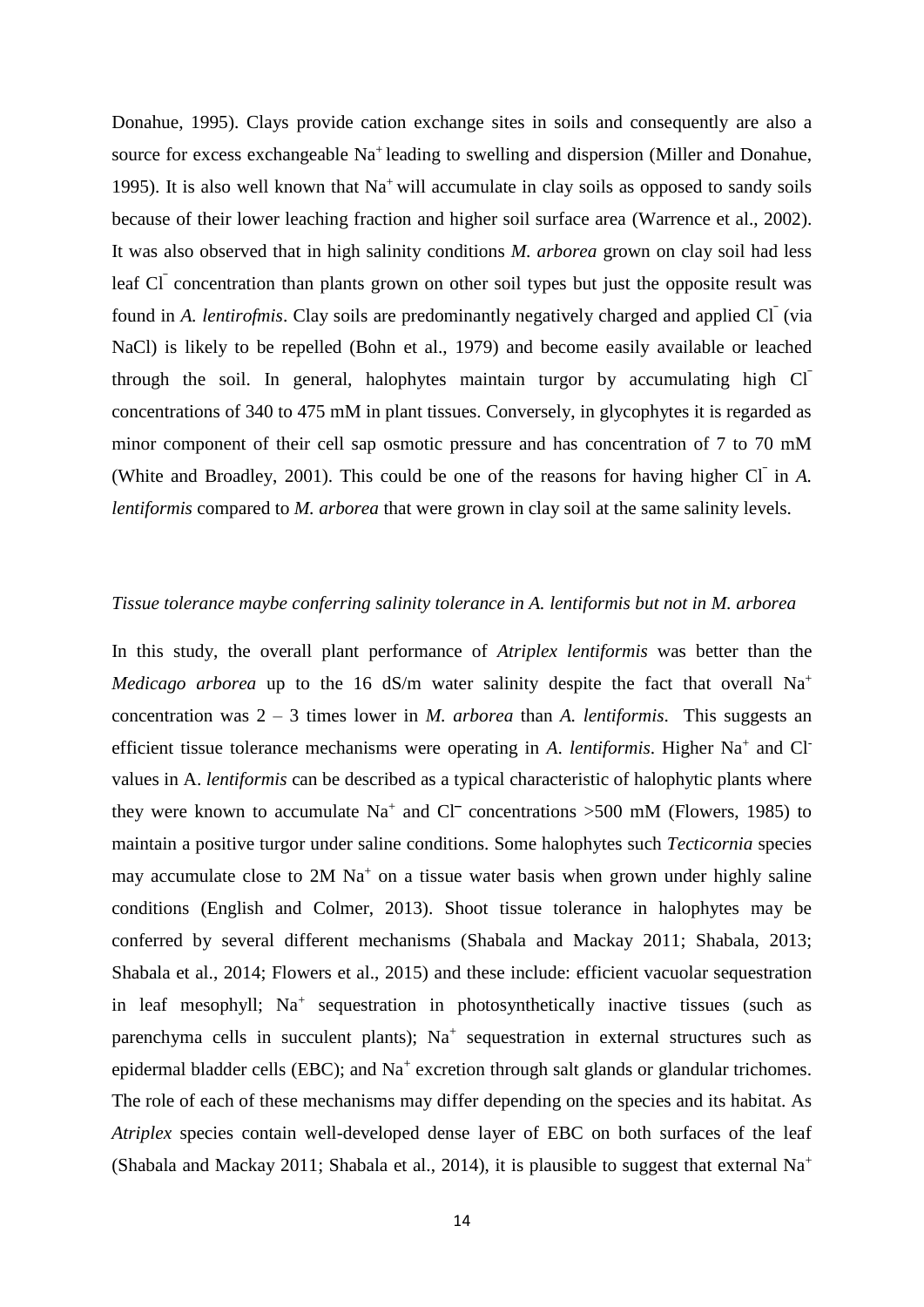sequestration may be the major contributor to the tissue tolerance in this species. It also suggested that lower Na leaf content in *Atriplex halimus* under high salinity condition may be related to the excretion of salt via vesiculated hairs present on the leaf (Belkheiri and Mulas 2013b). It was showed earlier for a related *Chenopodium quinoa* species (Bonales et al., 2013) that salt tolerance in young quinoa leaves possessing dense salt bladders was conferred predominantly by preferential Na<sup>+</sup> loading in EBC, while in old leaves where EBC were less numerous and not functional vacuolar  $Na<sup>+</sup>$  sequestration in leaf mesophyll was playing the critical role. In both cases, plants were efficient at removing the excessive  $Na<sup>+</sup>$  away from metabolically active cells of the growing plant body and minimised the effect of salinity (Shabala et al., 2014). We believe a similar scenario may be applicable for *Atriplex* species as well.

In the present study high level of  $Na<sup>+</sup>$  and  $K<sup>+</sup>$  ions in *A. lentiformis* observed in control plants (0.04 dS/m) indicates that these ions were used to maintain osmotic adjustment and probably plants accumulated those ions from the existing soil without supplemented by irrigation waters. Consistent with this notion, *A. lentiformis* had much higher Na<sup>+</sup> concentrations at low irrigation salinities compared with *M. arborea* but did not increase uptake much when concentration of salt was increased in irrigation water. This was not the case for *M. arborea*. Hence, control of the xylem Na<sup>+</sup> loading and its transport to the shoot has also contributed to differential growth patterns of species under saline conditions. The kinetics of this process warrants a separate investigation.

The ability of halophytes to sequester  $Na^+$  in vacuoles is essential to adjust osmotic pressure and maintain positive shoot turgor and enable growth of new tissue (Glen et al., 1999; Flowers and Colmer, 2008). At the molecular level, the ability of halophytic plants to sequester huge amount of  $Na<sup>+</sup>$  in their vacuoles is related to the expression of tonoplast Na<sup>+</sup>/H<sup>+</sup> antiporters under saline conditions (Barkla et al., 1995; Glenn et al., 1999, Apse and Blumwald, 2007). Importantly however, the activity of this exchanger has to be energized by either tonoplast H<sup>+</sup>-ATPases (Vera-Estrella et al., 1999; Wang et al., 2001) or H<sup>+-</sup> PP-ases (Krebs et al., 2010). Shabala (2013) suggested that overexpressing  $Na^+/H^+$  NHX exchangers can only be fully functional under saline conditions if plants do not heavily invest available ATP pool for the production of compatible solutes (which otherwise used for fuelling tonoplast H<sup>+</sup>-ATPase) and possess efficient  $K^+$  retention mechanism (to enable tonoplast H<sup>+</sup>-PPases to function). These assumptions seem to be met by *A. lentiformis* but not by *M*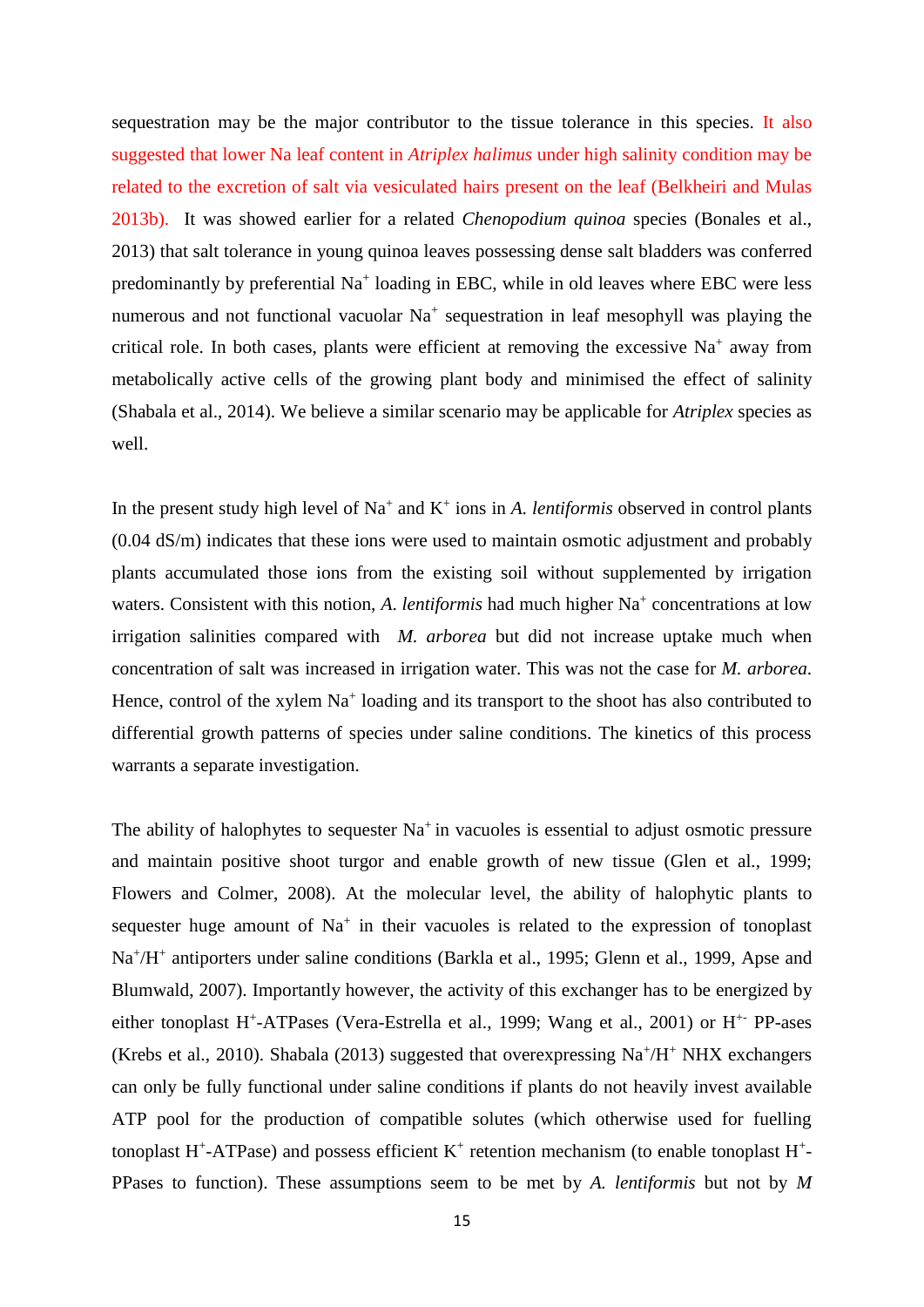*arborea*. Indeed, *A. lentiformis* had a high tissue K + concentration compared to *M arborea* in salinity treatments and was, therefore, more capable of maintaining  $(K^+$ -dependent; Rea and Poole, 1993; Shabala, 2013) operation of the tonoplast H<sup>+</sup>-PPase. On the other hand, M. arborea grown at 16  $dS/m$  salinity had higher Na<sup>+</sup> accumulation rate and low K<sup>+</sup> concentration. Based on the above assumption, it can be suggested that due to lack of sufficient  $K^+$  (and, hence a failure to energize the tonoplast  $H^+$ -PPases) *M. arborea* may not have an ability to compartmentalise  $Na<sup>+</sup>$  within tissues by intracellular storage. So these accumulated high concentrations of  $Na<sup>+</sup>$  (in the metabolically active areas in the leaves) may have damaged the photosynthesis apparatus in *M. arborea.* As a result photosynthesis process reduced and growth is stunted.

## **5. Conclusion**

Our results show that plant performance of both *Medicago arborea* and *Atriplex lenformis* was better in the clay texture compared to other soil texture setups under all irrigation treatments. There was no significant variation in chlorophyll fluorescence with salt treatments in both plant species but stomatal conductance was reduced in *M. arborea* when the level of salinity increased in the irrigation water. Overall, leaf ion content  $(Na<sup>+</sup>$  and  $Cl<sup>-</sup>)$  also increased with increasing salinity treatment in both plants, but remarkable effects were seen only in sandy loam soil. This indicates that the soil texture and structure may have a significant role in the salt stress process under saline irrigation.

# **Acknowledgement**

This work was supported by the Australian Research Council Linkage grant LP100200456 to SS, TF and GG. Dr. Lana Shabala is thanked for her assistance in chloride measurement with MIFE technique related to this work.

# **6. References**

Adams, P., Nelson D.E., Yamada, S., Chmara, W., Jensen, R.G., Bohnert, H.J., Griffiths, H., 1998. Growth and development of *Mesembryanthemum crystallinum* (Aizoaceae). New Phytologist 138, 171-190.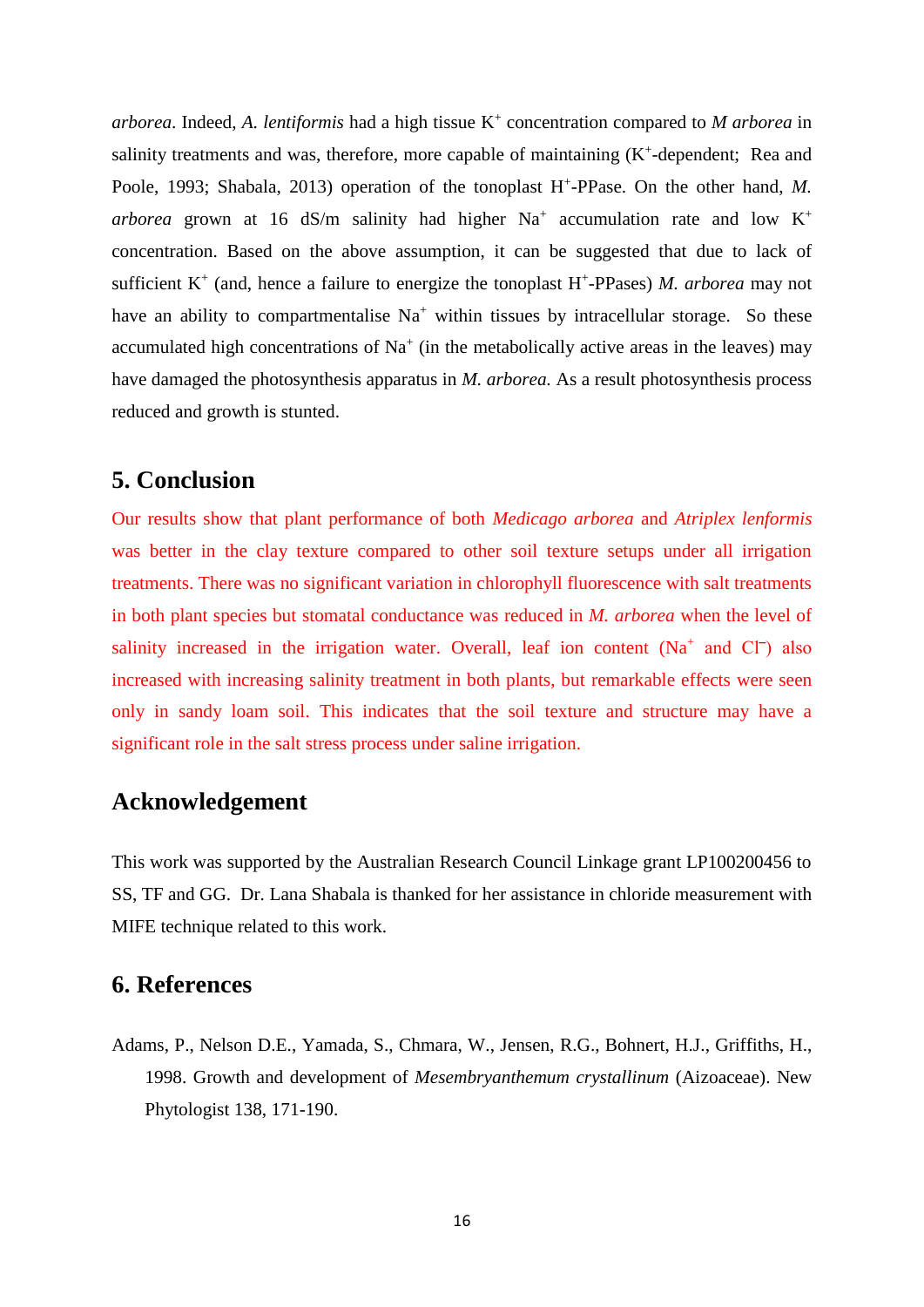- Amato, G., Stringi, L., Giambalvo, D., 2004. Productivity and canopy modification of *Medicago arborea* as affected by defoliation management and genotype in a Mediterranean environment. Grass and Forage Science 59, 20-28.
- Anschütz, U., Becker, D., Shabala, S., 2014. Going beyond nutrition: regulation of potassium homoeostasis as a common denominator of plant adaptive responses to environment. Journal of Plant Physiology 171, 670-687.
- Apse, M.P., Blumwald, E., 2007. Na<sup>+</sup> transport in plants. *FEBS Letters* 581, 2247-2254.
- Ashraf, M., Harris, P.J.C., 2013. Photosynthesis under stressful environments: An overview. Photosynthetica 51, 163-190.
- Ayars, J., Schoneman, R., 2006. Irrigating field crops in the presence of saline groundwater. Irrigation and Drainage 55, 265-279.
- Bailey-Serres, J., Voesenek, L.A.C.J., 2008. Flooding stress: acclimations and genetic diversity. Annul Review of Plant Biology 59, 313-339.
- Barkla, B.J., Zingarelli, L., Blumwald, E., Smith, J.A.C., 1995. Tonoplast Na<sup>+</sup>/H<sup>+</sup> antiport activity and its energization by the vacuolar H<sup>+</sup>-ATPase in the halophytic plant *Mesembryanthemum crystallinum* L. Plant Physiology 109, 549-556.
- Barrett-Lennard, E.G., 2003. The interaction between waterlogging and salinity in higher plants: causes, consequences and implications. Plant and Soil 253, 35-54.
- Barrett-Lennard, E.G., Bathgate, A., Malcolm, C.V., 1990. Salt land agronomy in Western Australia - the present scene and directions for future research. Proceedings of the 5th Australian Soil Conservation Conference, Perth, Western Australia, p. 414.
- Barrett-Lennard, E.G., Malcolm, C.V., Bathgate, A.D., 2003. Saltland Pastures in Australia. Land & Water Australia, Canberra.
- Barrett-Lennard, E.G., Shabala, S.N., 2013. The waterlogging/salinity interaction in higher plants revisited-focusing on the hypoxia-induced disturbance to  $K^+$  homeostasis. Functional plant biology 40, 872-882.
- Belkheiri O., Mulas M. 2013a. Effect of water stress on growth, water use efficiency and gas exchange as related to osmotic adjustment of two halophytes *Atriplex spp*. Functional Plant Biology 40, 466-474.
- Belkheiri O., Mulas M. 2013b. The effects of salt stress on growth, water relations and ion accumulation in two halophyte *Atriplex* species. Environmental and Experimental Botany, 86, 17-28.
- Bohn, H.L., McNeal, B.L., O'Connor, G.A., 1979. Soil Chemistry*.* New York: John Wiley and Sons.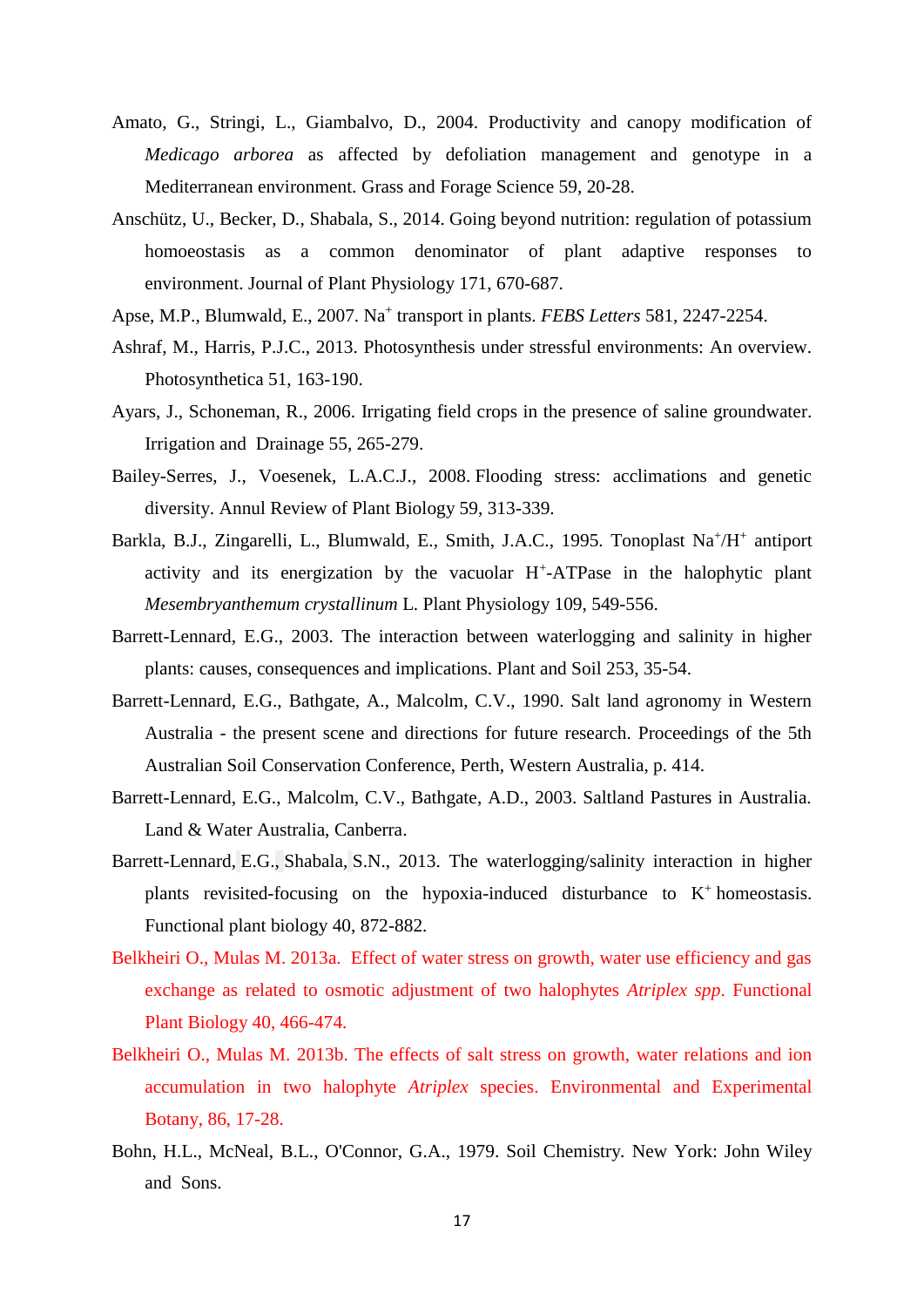- Bonales-Alatorre, E., Shabala, S., Chen, Z.H., Pottosin, I., 2013b. Reduced tonoplast fastactivating and slow-activating channel activity is essential for conferring salinity tolerance in a facultative halophyte, quinoa. Plant Physiology 162, 940-952.
- Boughalleb, F., Denden M, Ben Tiba, B., 2009. Photosystem II photochemistry and physiological parameters of three fodder shrubs, *Nitraria retusa*, *Atriplex halimus* and *Medicago arborea* under salt stress. Acta Physiologiae Plantarum 31, 463-476.
- Boursiac, Y., Chen, S., Luu, D.T., Sorieul, M., van den Dries, N., Maurel, C., 2005. Early effects of salinity on water transport in Arabidopsis roots. Molecular and cellular features of aquaporin expression. Plant Physiology 139, 790-805.
- Brady, N.C., Weil, R.R., 2009. Elements of the nature and properties of soil (3<sup>rd</sup> international edition). Prentice Hall, Lebanon, Indiana, USA.
- Browning, L., Bauder, J., Phelps, S., 2006. Effect of irrigation water salinity and sodicity and water table position on water table chemistry beneath *Atriplex lentiformis* and *Hordeum marinum*. Arid Land Research and Management 20, 101-115.
- Bruinsma, J., 2009. The resource outlook to 2050: By how much do land, water and crops yields need to increase by 2050? Prepared for the FAO expert meeting on 'How to feed the World in 2050. , 24-26, June 2009. Rome, FAO.
- Calvo-Polanco, M., Sanchez-Romera, B., Aroca, R. 2014. Mild salt stress conditions induce different responses in root hydraulic conductivity of *phaseolus vulgaris* over-time. PLoS One 2014, 9 (3)**:**e90631.
- Chen, Z.G., Shabala, S., Mendham, N., Newman, I., Zhang, G.P., Zhou, M.X., 2008. Combining ability of salinity tolerance on the basis of NaCl-induced  $K+$  flux from roots of barley. Crop Science 48, 1382-1388.
- Cuin, T.A., Tian, Y., Betts, S.A., Chalmandrier, R., Shabala, S., 2009. Ionic relations and osmotic adjustment in durum and bread wheat under saline conditions. Functional Plant Biology 36, 1110-1119.
- Dear, B.S., Moore, G.A., Huges, S.J., 2003. Adaptation and potential contribution of temperate perennial legumes to the southern Australian Wheatbelt: a review. Australian Journal of Experimental Agricultural 43, 1-18.
- Demidchik, V., Cuin, T.A., Svistunenko, D., Smith, S.J., Miller, A.J., Shabala, S., Sokolik, A., Yurin, V., 2010. Arabidopsis root K+-efflux conductance activated by hydroxyl radicals: single-channel properties, genetic basis and involvement in stress-induced cell death. Journal of Cell Science 123, 1468-1479.
- Durner, E.F., 2013. Principle of horticulture physiology. CABI Publishing Oxford.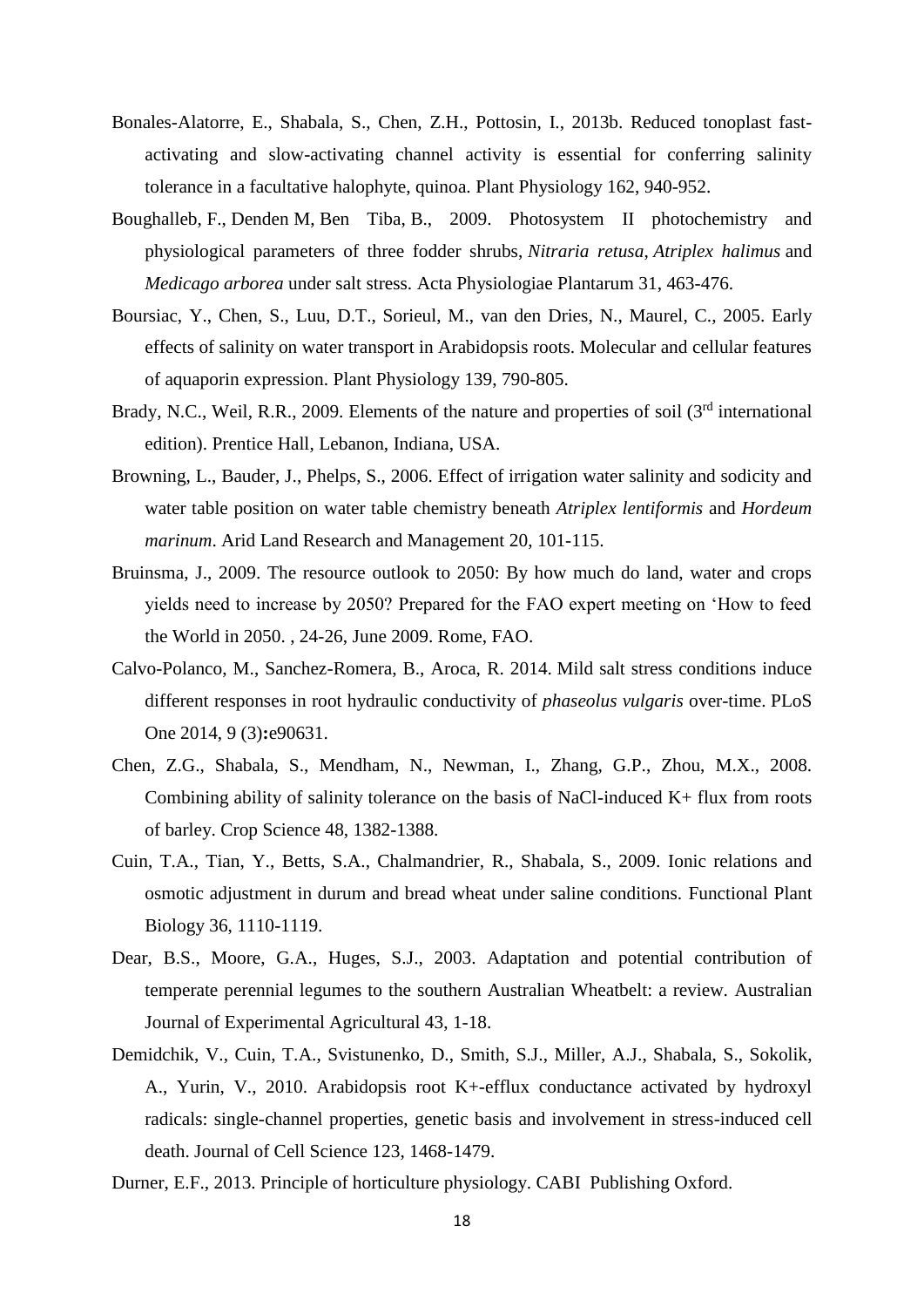- English, J.P., Colmer, T.D., 2013 Tolerance of extreme salinity in two stem-succulent halophytes (*Tecticornia* species). Functional Plant Biology 40, 897-912.
- FAO. 2014. AQUASTAT online data base, HTTP: [www.fao.org/](http://www.fao.org/) nr/aquastat (accessed on May 2014).
- Flowers, T.J., 1985. Physiology of halophytes. Plant and Soil 89, 41-56.
- Flowers, T.J., Colmer, T.D., 2008. Salinity tolerance in halophytes. New phytology 179, 945- 963.
- Flowers, T.J., Munns, R., Colmer, T.D., 2015. Chloride toxicity and the cellular basis of salt tolerance in halophytes. Annals of Botany 115, 419-431.
- Gerhart, V., Kane, R., Glenn, E., 2006. Recycling industrial saline wastewater for landscape irrigation in a desert urban area. Journal of Arid Environment 67, 473-486.
- Glenn, E.P., Brown, J.I., BulmWald, E., 1999. Salt tolerance and crop potential of halophytes. Critical review Plant Science 18,227-225.
- Glenn, E.P., McKeon, C., Gerhart, V., Nagler, P.L., Jordan, F., Artiola, J., 2009. Deficit irrigation of a landscape halophyte for reuse of saline waste water in a desert city. Landscape and Urban Planning 89, 57-64.
- Glenn, E.P., O'Leary, J.W., 1985. Productivity and irrigation requirements of halophytes grown with seawater in the Sonoran Desert. Journal of Arid Environments 9, 81-91.
- Grattan, S.R., Grieve, C.M., Poss, J.A., Robinson, P.H., Suarez, D.L., Benes, S.E., 2004. Evaluation of salt-tolerant forages for sequential water reuse systems. III. Potential implications for ruminant mineral nutrition. Agricultural Water Management 70, 137- 150.
- Islam, M.R., Haque, K.M.S., Akter, N., Karim, M.A., 2014. Leaf chlorophyll dynamics in wheat based on SPAD meter reading and its relationship with grain yield. Scientia Agriculturae 8, 13-18.
- James, R.A., von Caemmerer, S., Condon, A.G., Zwart, A.B., Munns, R., 2008. Genetic variation in tolerance to the osmotic stress component of salinity stress in durum wheat. Functional Plant Biology 35, 111-123.
- Jordan, F.L., Yoklic, M., Morino, K., Brown, P., Seaman, R., Glenn, E.P., 2009. Consumptive water use and stomatal conductance of *Atriplex lentiformis* irrigated with industrial brine in a desert irrigation district. Agricultural and Forest Meteorology 149, 899-912.
- Krebs, M., Beyhl, D., Görlich, E., Al-Rasheid, K.A.S., Marten, I., Stierhof, Y.D., 2010. Arabidopsis V-ATPase activity at the tonoplast is required for efficient nutrient storage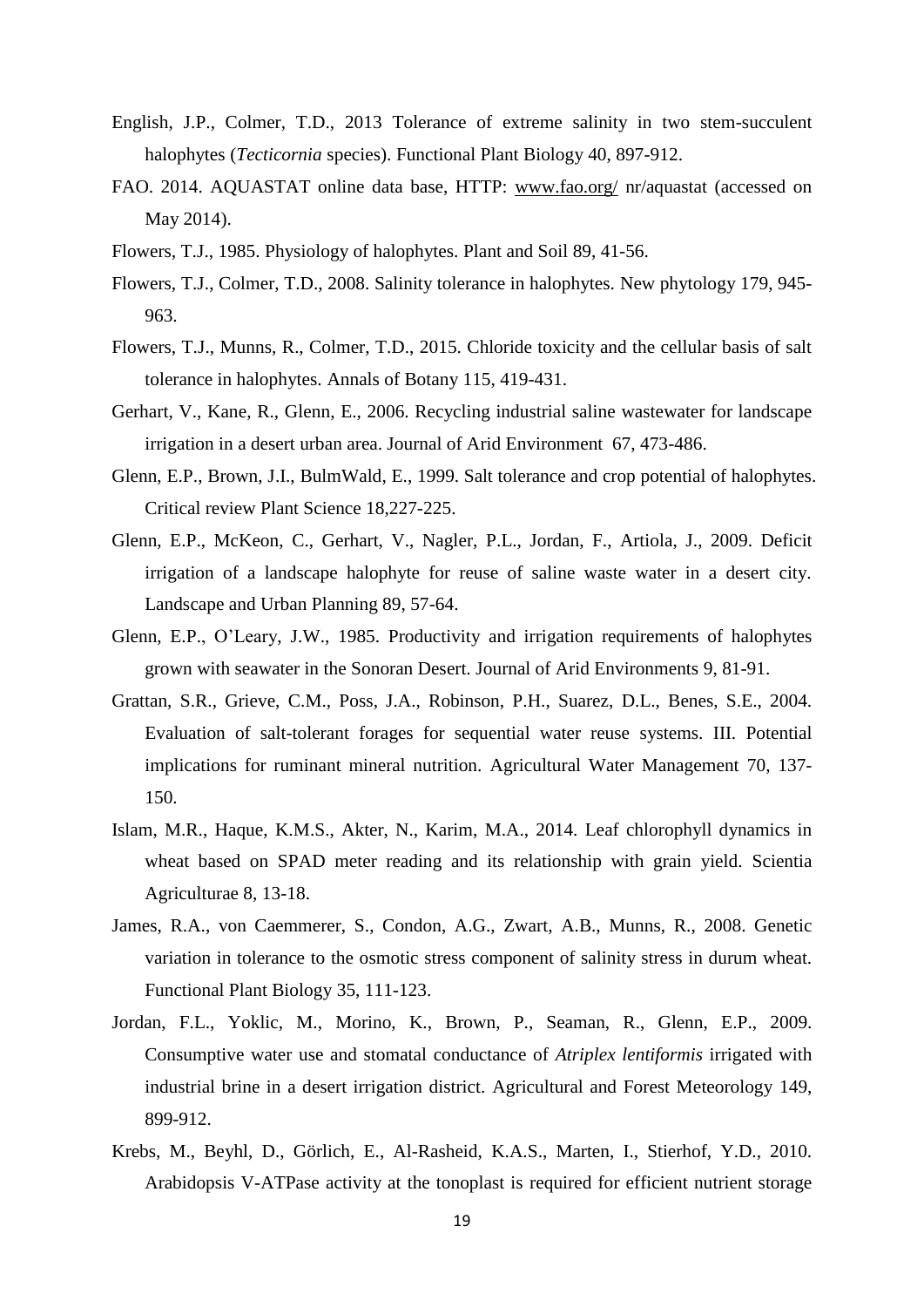but not for sodium accumulation. Proceedings of the National Academy of Sciences, USA 107, 3251-3256.

- Mahmood, T., Qureshi, R.H., Aslam, M., Qadir, M., 1993. Establishment and growth of *Atriplex amnicola* planted in different seasons and at different heights on the side of raised banks. In: Davidson, N.J., Galloway, R., (Eds.), *Productive Use of Saline Land*. ACIAR, Proceedings No 42, Australian Centre for International Agricultural Research, Canberra, pp 104-106.
- Miller, R.W., Donahue, R.L., 1995. Soils in Our Environment, Seventh Edition. Prudence Hall, Englewood, Cliffs, NJ, p 323.
- Munns R. 2002. Comparative physiology of salt and water stress. Plant Cell Environment 25, 239-250.
- Netondo, G.W., Onyango, J.C., Beck, E., 2004. Sorghum and salinity. II. Gas exchange and chlorophyll fluorescence of sorghum under salt stress. Crop Science 44, 806-811.
- Nieves-Cordones, M., Al Shiblawi, F.R., Sentenac, H., 2016. Roles and transport of sodium and potassium in plants. Metal Ions in Life Sciences 16, 291-324.
- Panta, S., Flowers, T., Lane, P., Doyle, R., Haros, G., Shabala, S., 2014. Halophyte agriculture: Success stories. Environmental Experimental Botany 107, 71-83.
- Pessarakli, M. 2015. Saltgrass, a potential future landscaping plant and a suitable species for desert regions: a review. International Journal of Horticultural Science and Technology 2, 1-13.
- Qadir, M., Quille´rou, E., Nangia, V., Murtaza, G., Singh, M., Thomas, R.J., Drechsel, P., Noble, A.D., 2014. Economics of salt-induced land degradation and restoration. Natural Resources Forum 38, 282-295.
- Ramesh, K., Chandrasekaran, B., Balasubramanian, T.N., Bangarusamy, U., Sivasamy, R., Sankaran, N., 2002. Chlorophyll Dynamics in Rice (Oryza sativa) Before and After Flowering Based on SPAD (Chlorophyll) Meter Monitoring and its Relation with Grain Yield. Journal of Agriculture and Crop Science 188, 102-105.
- Rea, P.A., Poole, R.J., 1993. Vacuolar H-translocating pyrophosphatase. Annual Review of Plant Physiology and Plant Molecular Biology 44, 157-180.
- Redondo-Gomez, S., Wharmby, C., Castillo, J.M., Mateos-Naranjo, E., Luque, C., de Cires, A., Luque, T., Davy, A.J., Figueroa, M.E., 2006. Growth and photosynthetic responses to salinity in an extreme halophyte, *Sarcocornia fruticosa*. Physiologia Plantarum 128,116- 124.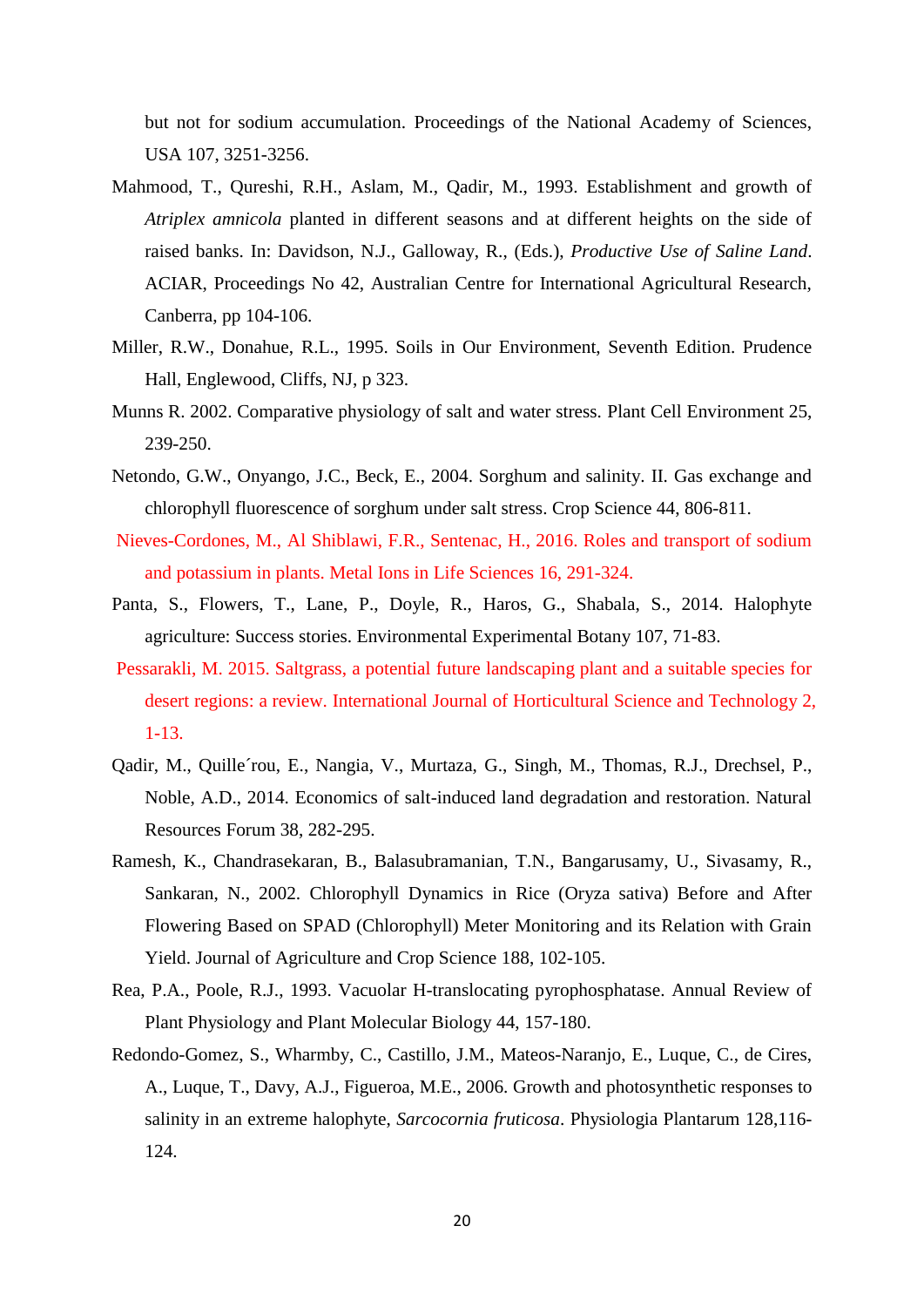- Setter, T.L., Waters, I., 2003. Review of prospects for germplasm improvement for waterlogging tolerance in wheat, barley and oats. Plant and Soil 253, 1-34.
- Shabala, L., Ross, T., McMeekin, T., Shabala, S., 2006. Non-invasive microelectrode ion flux measurements to study adaptive responses of microorganisms to the environment. FEMS Microbiology Reviews 30, 472-486.
- Shabala, S., 2009. Salinity and programmed cell death: unravelling mechanisms for ion specific signalling. Journal of Experimental Botany 60, 709-711.
- Shabala, S., 2011. Physiological and cellular aspects of phytotoxicity tolerance in plants: the role of membrane transporters and implications for crop breeding for waterlogging tolerance. New Phytologist 190, 289-298.
- Shabala, S., 2013. Learning from halophytes: physiological basis and strategies to improve abiotic stress tolerance in crops. Annals of Botany 112, 1209-1221.
- Shabala, S., Bose, J., Hedrich, R., 2014. Salt bladders: do they matters? Trend in Plant Science, 19, 687-691.
- Shabala, S., Cuin, T.A., 2008. Potassium transport and plant salt tolerance. Physiologia Plantarum 133, 651-669.
- Shabala, S., Hariadi, Y., Jacobsen, S-E., 2013. Genotypic difference in salinity tolerance in quinoa (*Chenopodium quinoa*) is determined by differential control of xylem Na<sup>+</sup> loading and stomatal density. Journal of Plant Physiology 170, 906-914.
- Shabala, S., Mackay, A., 2011. Ion transport in halophytes. Advance in Botanical Research 57, 151-199.
- Shabala, S., Shabala, L., 2011. Ion transport and osmotic adjustment in plants and bacteria. BioMolecular Concepts 2, 407-419.
- Shavrukov, Y., 2013. Salt stress or salt shock: which genes are we studying? Journal of Experimental Botany 64, 119-127.
- Short, D.C., Colmer, T.D., 1999. Salt tolerance in the halophyte *Haloscaria pergranulata* subsp. *pergranulata*. Annals of Botany 83, 207-213.
- Sibole, J.C., Cabot, C., Poschenrieder, C., Barcelo, J., 2003. Ion allocation in two different salt-tolerant Mediterranean *Medicago* species. Journal of Plant Physiology 160, 1361- 1365.
- Smethurst, C.F., Rix, K., Garnett, T., Auricht, G., Bayart, A., Lane, P., Wilson, S.J., Shabala, S., 2008. Multiple traits associated with salt tolerance in lucerne: revealing the underlying cellular mechanisms. Functional Plant Biology 35, 640-650.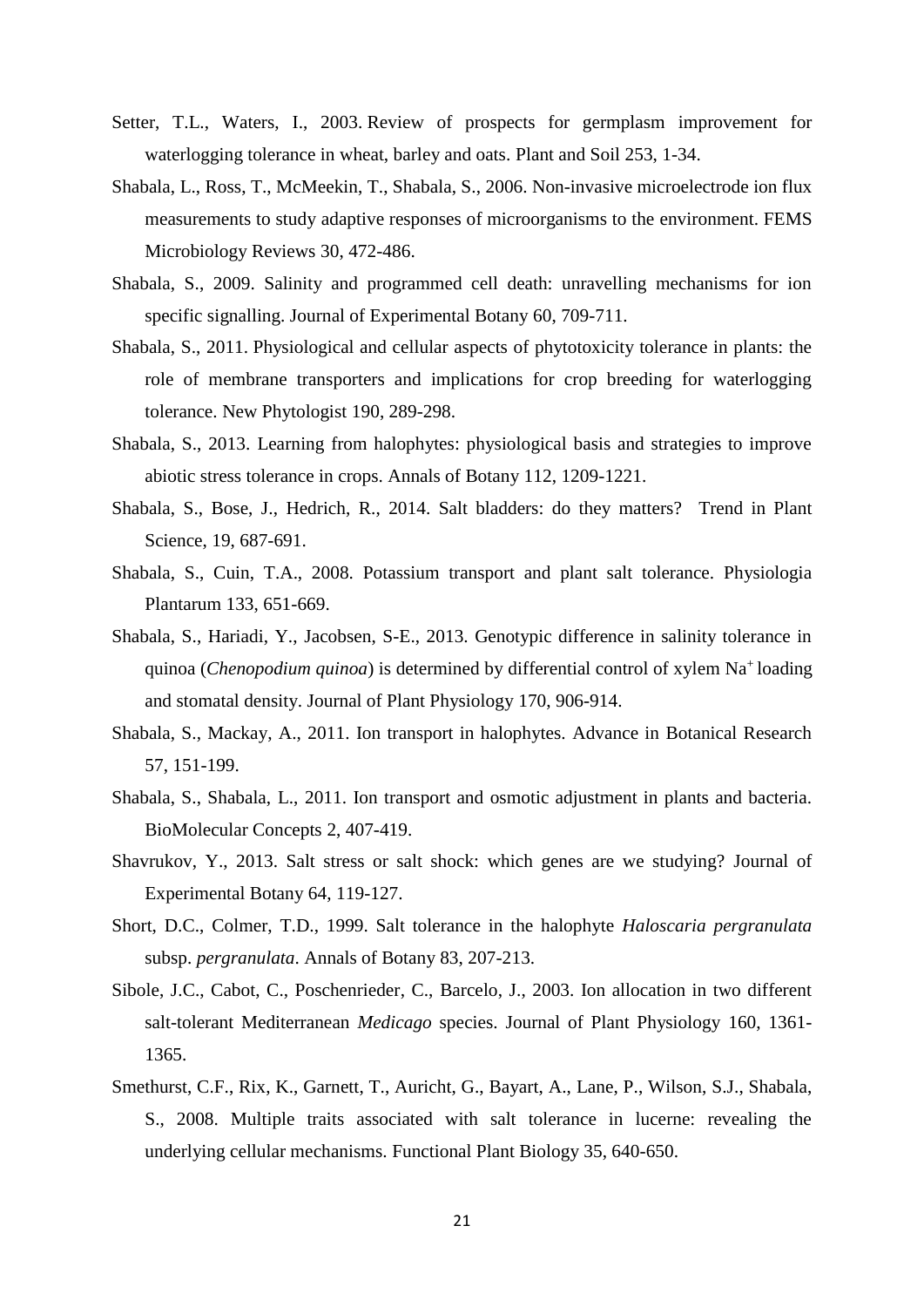- Smethurst, C.F., Shabala, S., 2003. Screening methods for waterlogging in lucerne: comparative analysis of waterlogging effects on chlorophyll fluorescence, photosynthesis, biomass and chlorophyll content. Functional Plant Biology 30, 335-343.
- Sutka, M., Li, G., Boudet, J., Boursiac, Y., Doumas, P., Maurel, C., 2011.Natural variation of root hydraulics in Arabidopsis grown in normal and salt-stressed conditions. Plant Physiology 155, 1264-1276.
- Tavakkoli, E., Rengasamy, P., McDonald, G.K., 2010. High concentrations of Na<sup>+</sup> and Cl<sup>-</sup> ions in soil solution have simultaneous detrimental effects on growth of faba bean under salinity stress. Journal of Experimental Botany 61, 4449-4459.
- United Nation, 2014. Concise Report on the World population situation in 2014. Department of Economic and Social Affairs Population Division, ST/ESA/SER.A/354, United Nations, New York, NY 10017,

USA[.http://www.un.org/en/development/desa/population/publications/index.shtml.](http://www.un.org/en/development/desa/population/publications/index.shtml)

- Ventura, Y., Eshel, A., Pasternak, D., Sagi, M., 2015. The development of halophyte-based agriculture: past and present. Annals of Botany 115, 529-540.
- Vera-Estrella, R., Barkla, B.J., Bohnert, H.J., Pantoja, O., 1999. Salt stress in Mesembryanthemum crystallinum L cell suspensions activates adaptive mechanisms similar to those observed in the whole plant. Planta 207, 426-435.
- Walker, D.J., Black, C.R., Miller, A.J., 1998. The role of cytosolic potassium and pH in the growth of barley roots. Plant Physiology 118, 957-964.
- Wang, B.S., Luttge, U., Ratajczak, R., 2001. Effects of salt treatment and osmotic stress on V-ATPase and V-PPase in leaves of the halophyte *Suaeda salsa*. Journal of Experimental Botany 52, 2355-2365.
- Warrence, N.J., Bauder, J.W., Pearson, K.E., 2002. Basics of salinity and sodicity effect on soil physical properties. Department of Land Resources and Environmental Sciences, Montanta State University-Bozeman.
- Watson, M.C., O'Leary, J.W., Glenn, E.P., 1987. Evaluation of *Atriplex lentifomis* (Torr.)S Wats. and *Atriplex nummularia* Lindl. as irrigated forage crops. Journal of Arid Environment 13, 293-303.
- White, P.J., Broadley, M.R., 2001. Chloride in soils and its uptake and movement within the plant: a review. Annals of Botany 88, 967-988.
- Yang, H.M., Zhang, J.H., Zhang, X.Y., 2005. Regulation mechanisms of stomatal oscillation. Journal of Integrative Plant Biology 47, 1159-1172.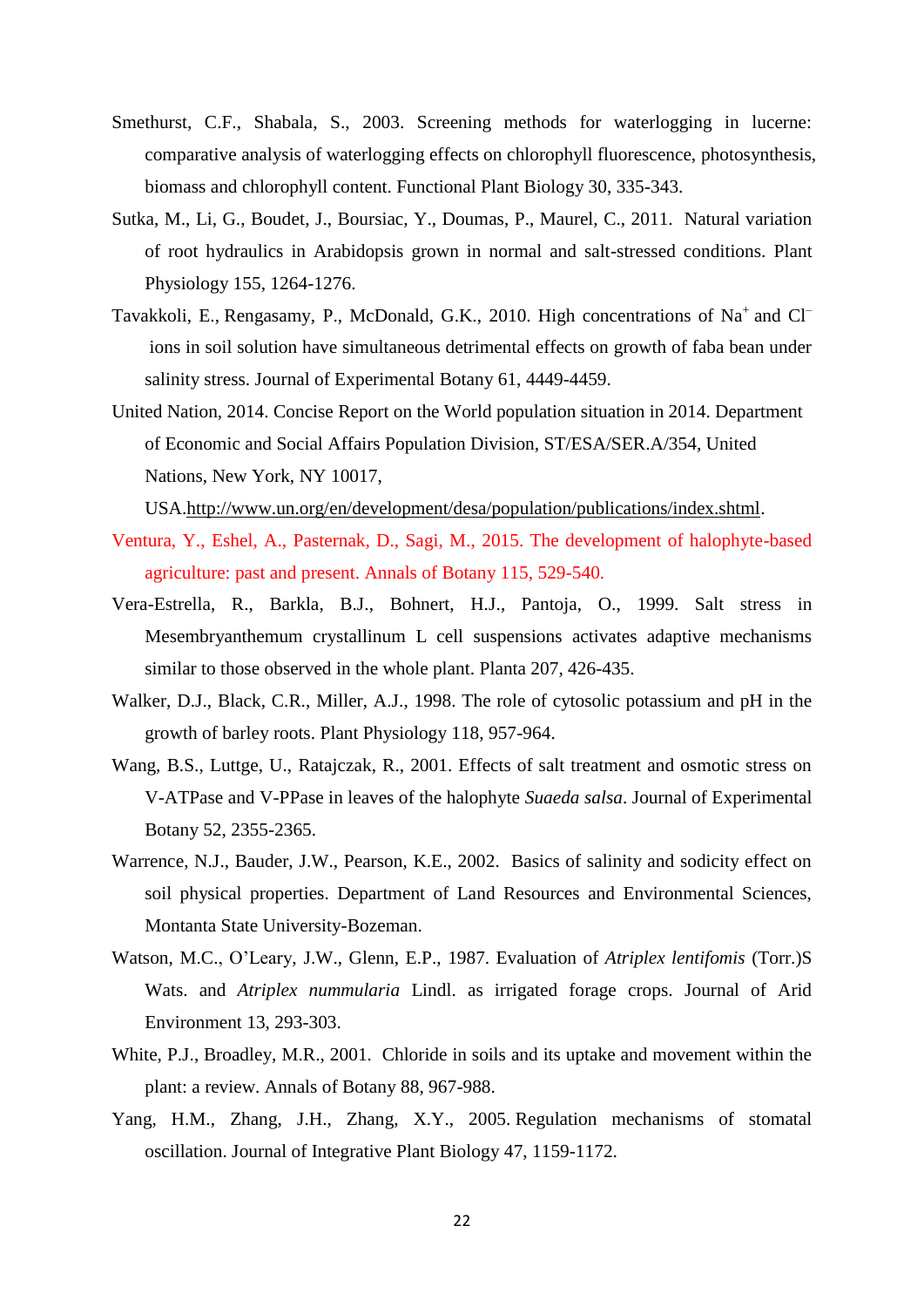Zeng, F., Shabala, L., Zhou, M., Zhang, G., Shabala, S., 2013. Barley responses to combined waterlogging and salinity stress: separating effects of oxygen deprivation and elemental toxicity. Frontiers in Plant Science 4, 313.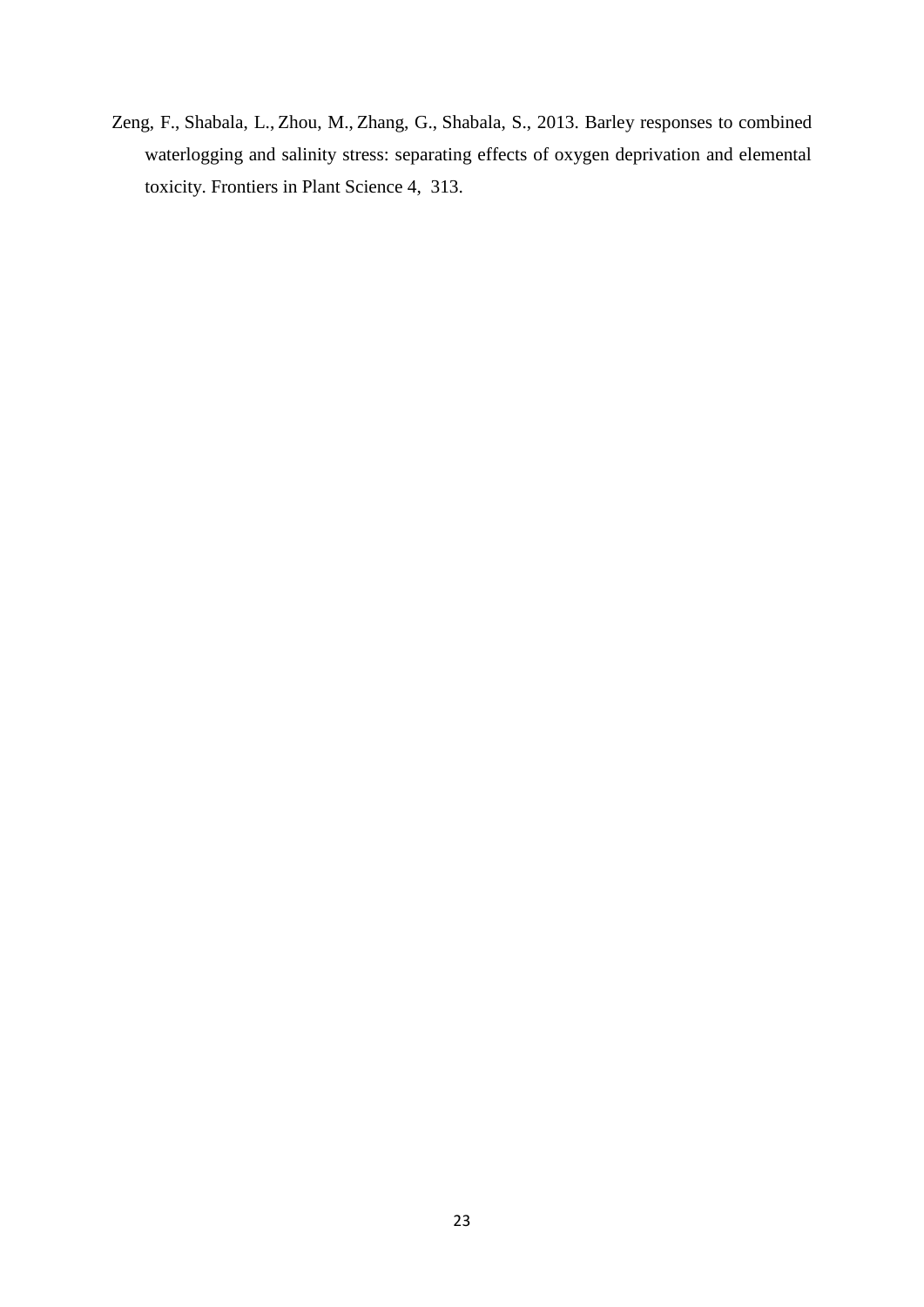#### **Figure legends**

**Fig. 1.** Effects of irrigation water salinity (0.04, 8, 16  $dS/m$ ) on mean  $\pm$  S.E. fresh weight of leaf of *Atriplex lentiformis* (A, B*)* and *Medicago arborea* (C, D). Different letters above bars represent significant ( $p<0.05$ ) difference between soil treatments. (Low irrigation = 340 ml/pot/day, High irrigation =  $680$  ml/pot/day).

**Fig. 2.** Effects of irrigation water salinity (0.04, 8, 16  $dS/m$ ) on mean  $\pm$  S.E. dry weight of leaf of *Atriplex lentiformis* (A, B) and *Medicago arborea* (C, D). Different letters above bars represent significant ( $p<0.05$ ) difference between soil treatments. (Low irrigation = 340 ml/pot/day, High irrigation =  $680$  ml/pot/day).

**Fig. 3.** Changes in stomatal conductance (gs) in *Atriplex lentiformis* (A, B) and *Medicago arborea* (C, D). Different letters above bars represent significant (p<0.05) difference between soil treatments. (Low irrigation  $= 700$  mm/year, High irrigation  $= 1300$  mm/year).

**Fig. 4.** Mean SPAD reading in *Atriplex lentiformis* (A, B) and *Medicago arborea* (C, D*)*. Different letters above bars represent significant (p<0.05) difference between soil treatments. Data is mean  $\pm$  s.e. (*n* = 5). (Low irrigation = 340 ml/pot/day, High irrigation= 680 ml/pot/day).

**Fig. 5.** Mean leaf sodium ion content in *Atriplex lentiformis* (A, B) and *Medicago arborea* (C, D). Different letters above bars represent significant ( $p<0.05$ ) difference between salinity treatments. Data is mean  $\pm$  s.e. (n = 5). (Low irrigation = 340 ml/pot/day, High irrigation= 680 ml/pot/day).

**Fig. 6.** Leaf K<sup>+</sup> content in *Atriplex lentiformis* (A,B) *and Medicago arborea* (C,D). Different letters above bars represent significant ( $p<0.05$ ) difference between salinity treatment. Data is mean  $\pm$  s.e. ( $n = 5$ ). (Low irrigation = 340 ml/pot/day, High irrigation = 680 ml/pot/day).

**Fig. 7.** Leaf Cl-content in *Atriplex lentiformis* (A,B) and *Medicago arborea* (C, D*)*. Different letters above bars represent significant ( $p<0.05$ ) difference between salinity treatment. Data is mean  $\pm$  s.e. ( $n = 5$ ). (Low irrigation = 340 ml/pot/day, High irrigation = 680 ml/pot/day).

Fig. 8. Shoot sap osmolality (Osm; mmolkg<sup>-1</sup>) of *Atriplex lentiformis* (A, B) and *Medicago arborea* (C, D). Different letters above bars represent significant (p<0.05) difference between salinity treatment. Data is mean  $\pm$  s.e. ( $n = 5$ ). (Low irrigation = 340 ml/pot/day, High irrigation= 680 ml/pot/day).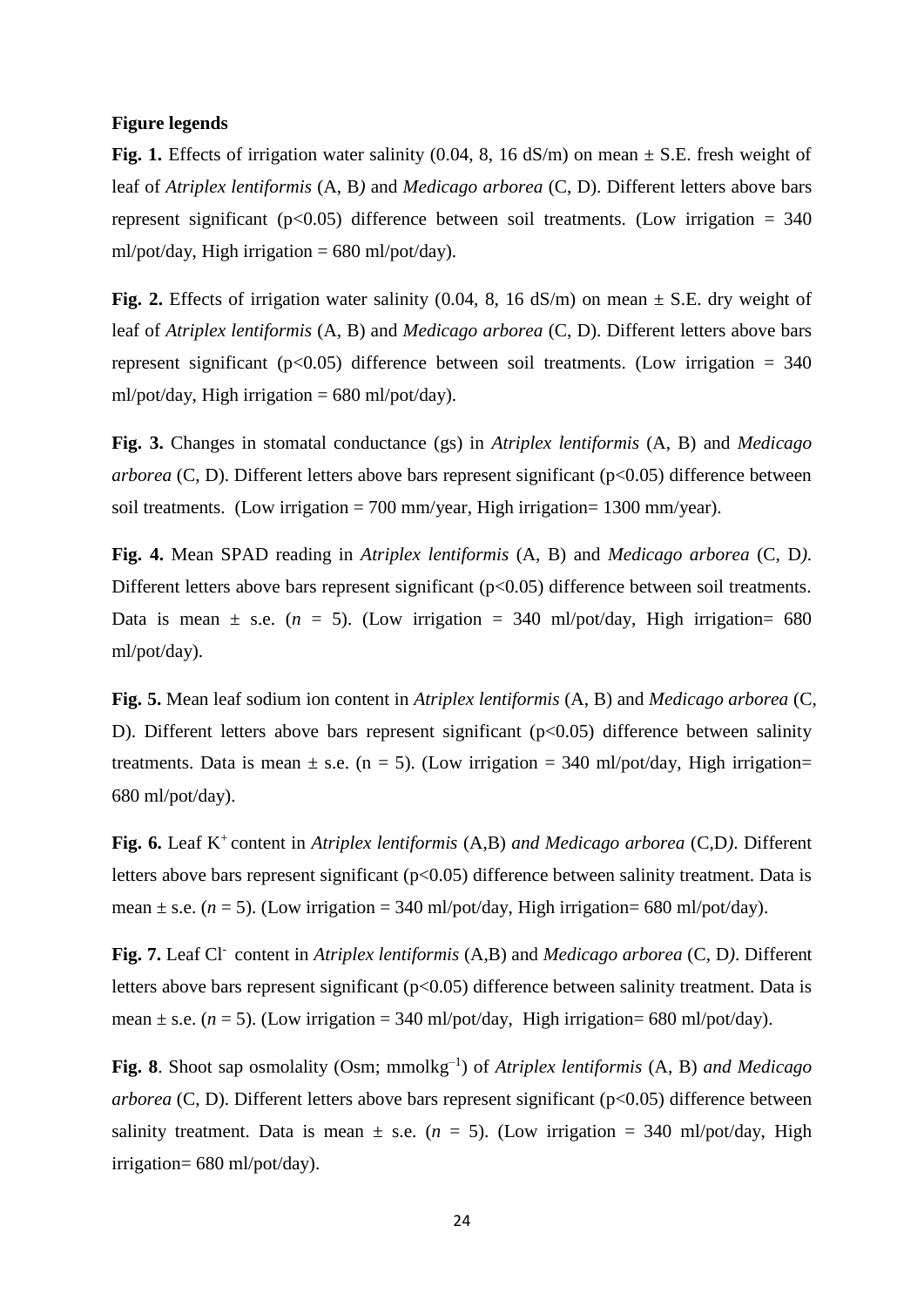**Table.1** Initial selected soil chemical and nutritional properties of the soil used for the experiments. Clay soil used for this treatment was reactive clay from dolerite colluvium on the university farm and sandy loam was obtained from Males Sand Pit, South Arm Road, Tasmania.

| Particulars                                            | Clay soil | Sandy loam soil |  |  |  |  |
|--------------------------------------------------------|-----------|-----------------|--|--|--|--|
| Electrical conductivity saturated paste extract (dS/m) | 1.02      | 0.41            |  |  |  |  |
| pH (soil: water 1:5 ratio)                             | 6.5       | 5.6             |  |  |  |  |
| Total organic carbon (%)                               | 1.98      | 1.36            |  |  |  |  |
| Nitrate nitrogen (mg/kg)                               | 95        | 23              |  |  |  |  |
| Phosphorus Colwell (mg/kg)                             | 36        | 17              |  |  |  |  |
| Potassium Colwell (mg/kg)                              | 230       | 98              |  |  |  |  |
| Exchangeable ions $(cmol(+))/kg$                       |           |                 |  |  |  |  |
| $Ca^{2+}$                                              | 8.67      | 6.34            |  |  |  |  |
| $Mg^{2+}$                                              | 3.21      | 2.23            |  |  |  |  |
| $Na+$                                                  | 1.10      | 0.51            |  |  |  |  |
| $K^+$                                                  | 0.44      | 0.20            |  |  |  |  |